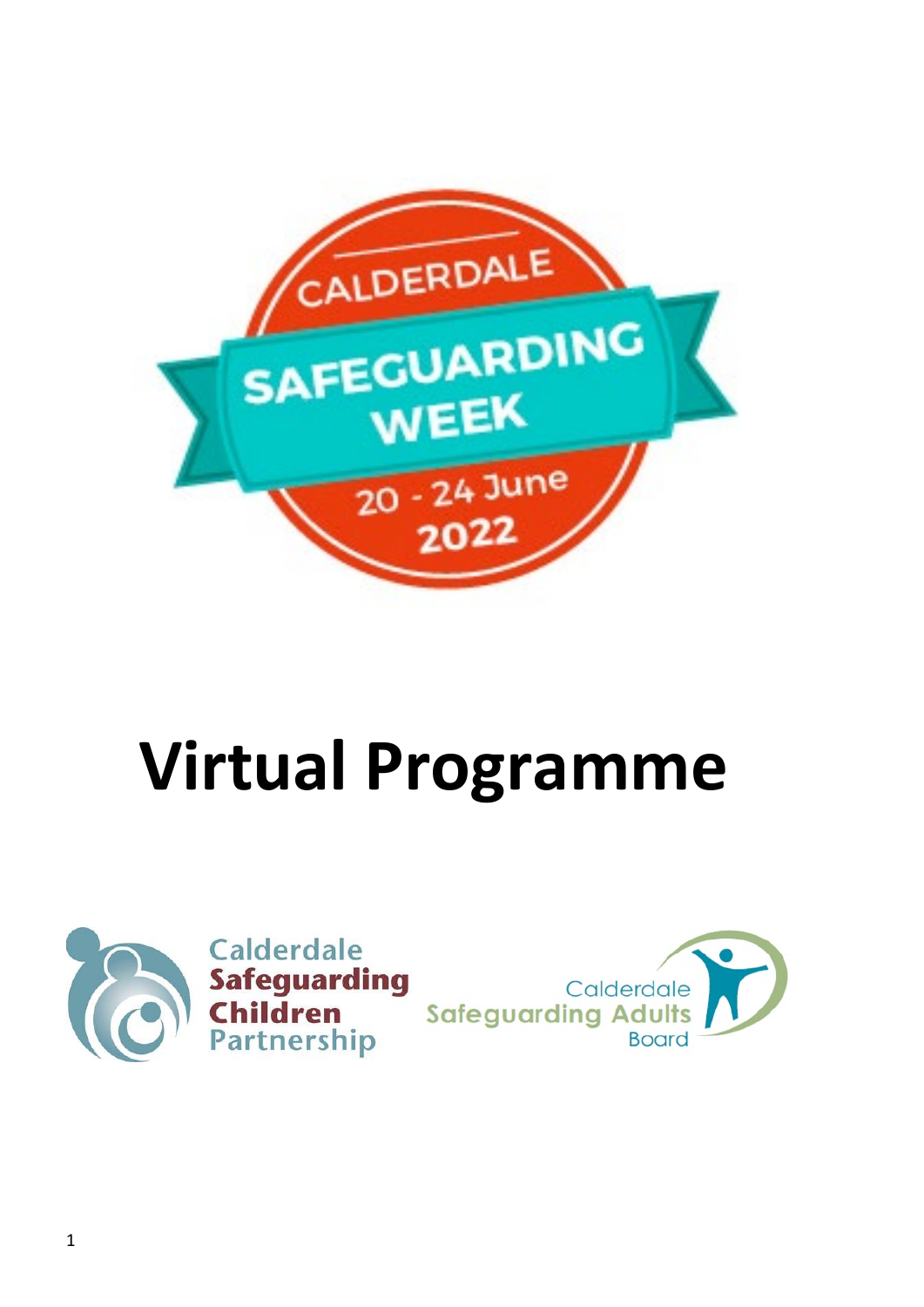The Safeguarding Children Partnership, Safeguarding Adult Board and Calderdale organisations present Safeguarding Week 2022 to raise awareness about safeguarding children and adults and the importance that **safeguarding is everyone's business**.

This virtual Safeguarding Week 2022 Programme provides a varied offer that includes live online learning sessions, live chats, pre-recorded videos, webinars, and podcasts, as well as useful links to research reports and other; all aimed at practitioners, managers, and members of the public.

The programme has daily themes based on safeguarding priorities for Calderdale:

**Monday:** Neglect **Tuesday**: Hidden **Wednesday:** Resistance and Engagement **Thursday:** Trauma **Friday:** Safe Nights There is a dedicated webpage on the Calderdale Safeguarding website: [www.safeguarding.calderdale.gov.uk](http://www.safeguarding.calderdale.gov.uk/)

If you have any questions about Safeguarding Week 2022, please contact: Craig Bartlett [Craig.Bartlett@Calderdale.gov.uk](mailto:Craig.Bartlett@Calderdale.gov.uk) and Sally Fletcher [Sally.Fletcher@Calderdale.gov.uk.](mailto:Sally.Fletcher@Calderdale.gov.uk)

Thank you for taking part in Safeguarding Week 2022, and for contributing towards keeping children and adults safe in Calderdale.

402

Julia Caldwell, Safeguarding Partnerships Manager, Domestic Homicide Review Lead

Calderdale Safeguarding Adult Board & Safeguarding Children Partnership

**Safeguarding is everyone's business.**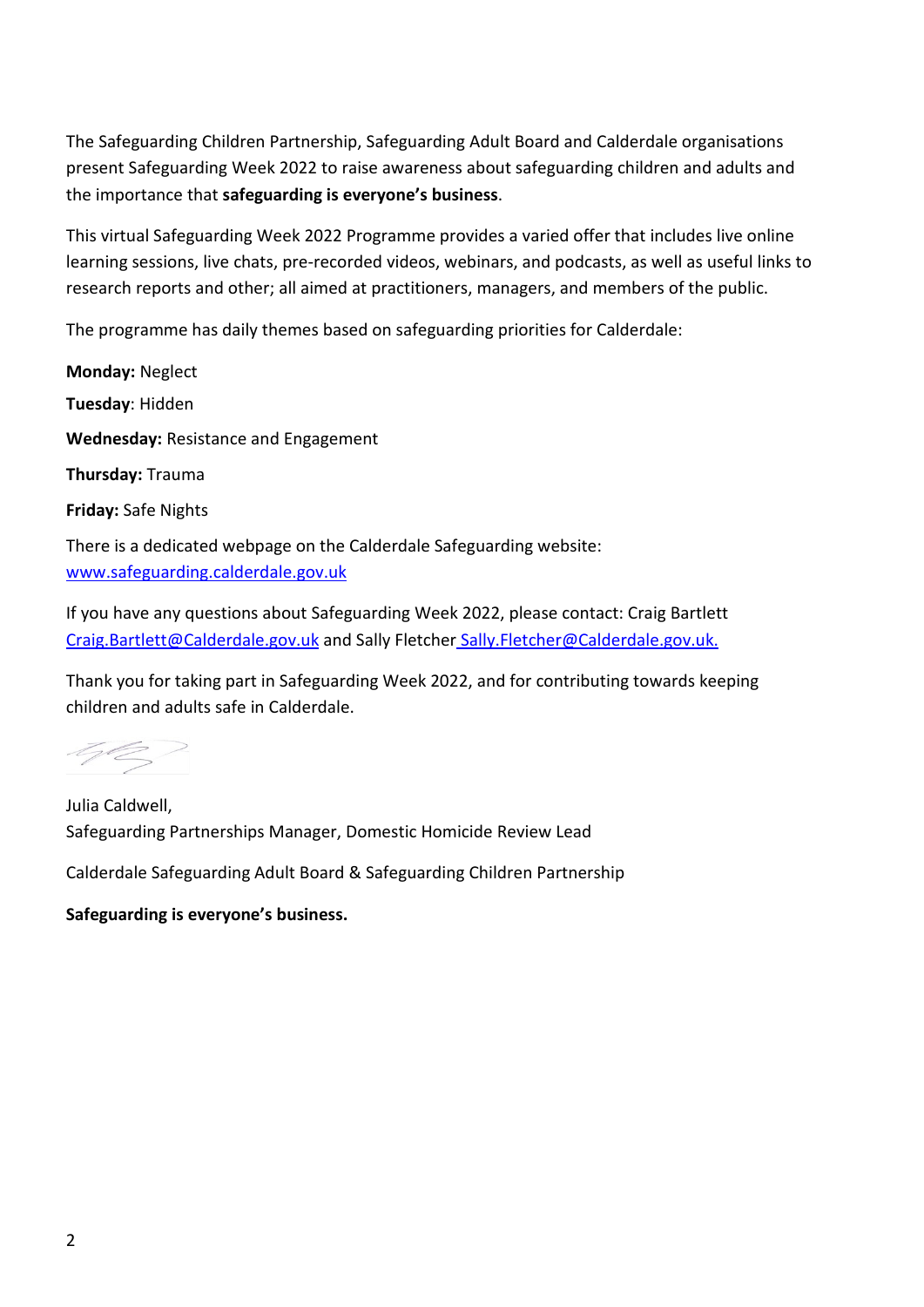# **Contents**

| TUESDAY 21 <sup>nd</sup> June 2022 Online Extremism, Child Exploitation, No Recourse to Public Funds,                                                                       |
|-----------------------------------------------------------------------------------------------------------------------------------------------------------------------------|
|                                                                                                                                                                             |
|                                                                                                                                                                             |
|                                                                                                                                                                             |
| WEDNESDAY 23rd June 2022 Domestic Abuse: Hidden Abuse, Coercion and Control, Reducing                                                                                       |
|                                                                                                                                                                             |
|                                                                                                                                                                             |
|                                                                                                                                                                             |
|                                                                                                                                                                             |
| THURSDAY 24th June 2022 Trauma Informed Practice - Transitions, Adverse Childhood<br>Experiences (ACE's); Making Every Adult Matter (MEAM), Poverty, Health Inequalities 18 |
|                                                                                                                                                                             |
|                                                                                                                                                                             |
|                                                                                                                                                                             |
| FRIDAY 25th June 2022 ICON, Exploitation, Scams and Radicalisation 25                                                                                                       |
|                                                                                                                                                                             |
|                                                                                                                                                                             |
|                                                                                                                                                                             |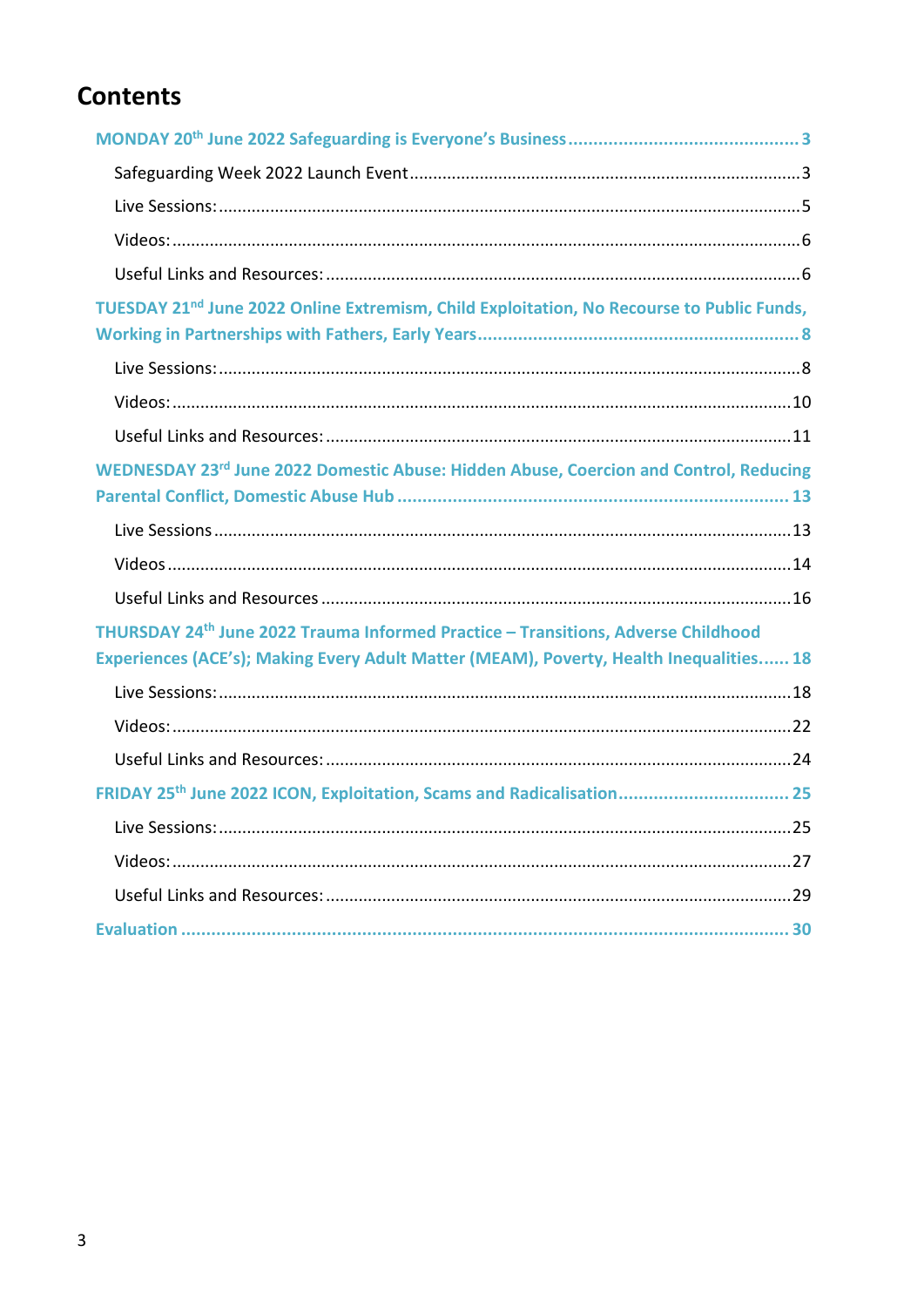# **MONDAY 20th June 2022**

# **Safeguarding is Everyone's Business Safeguarding Week 2022 Launch Event**

**Aim of Session:** This event will Launch Safeguarding Week 2022. It will include introductions from key partners from Calderdale Safeguarding Children Partnership (CSCP) and Safeguarding Adults Board (SAB).

**Introductions from Key Partners** (from 10.00am for 30 minutes):

Julia Caldwell – Safeguarding Manager, CSCP, SAB.

- Director of Children's Services, CMBC, Julie Jenkins
- Assistance Director of Adult Services and Wellbeing, CMBC, Sean Cook
- Chief Quality and Nursing Officer, Calderdale Clinical Commissioning Group (CCG), Penny Woodhead
- Chief Superintendent, West Yorkshire Police (Calderdale District), Mick Brown
- Independent Chair of Safeguarding Adults Board, Marianne Huison

**Length of Session: 10.00am – 10.30am**

**How to Book/Access the session: Y**ou can simply join the introductory messages, on the day using thi[s Microsoft Teams meeting.](https://teams.microsoft.com/l/meetup-join/19%3ameeting_MmZiMDFmNmItZTA0Yy00NzRkLTg3MDktMGNmNDJlNWZkODUw%40thread.v2/0?context=%7b%22Tid%22%3a%2207162ea2-1b0e-498f-bb55-5b41fd4dce4f%22%2c%22Oid%22%3a%22ba7831df-d391-4799-9c9e-dba504d688d8%22%7d)

**Audience:** Open to all Multi-Agency practitioners and managers

## **Live Sessions:**

#### **Resilience- THE BIOLOGY OF STRESS & THE SCIENCE OF HOPE**

**Aim of Session:** Researchers have recently discovered a dangerous biological syndrome caused by abuse and neglect during childhood. As the new documentary Resilience reveals, toxic stress can trigger hormones that wreak havoc on the brains and bodies of children, putting them at a greater risk for disease, homelessness, prison time, and early death. While the broader impacts of poverty worsen the risk, no segment of society is immune. Resilience, however, also chronicles the dawn of a movement that is determined to fight back. Trailblazers in paediatrics, education, and social welfare are using cutting-edge science and field-tested therapies to protect children from the insidious effects of toxic stress—and the dark legacy of a childhood that no child would choose. "THE CHILD MAY NOT REMEMBER, BUT THE BODY REMEMBERS". Watch the film followed by an opportunity to discuss and share your thoughts about ACE's and how they might affect the children and families you are working with. Delivered by Early Years and Childcare Team, CMBC.

**Time:** 10.35am to 12.00pm **Length of Session:** 1.5 Hours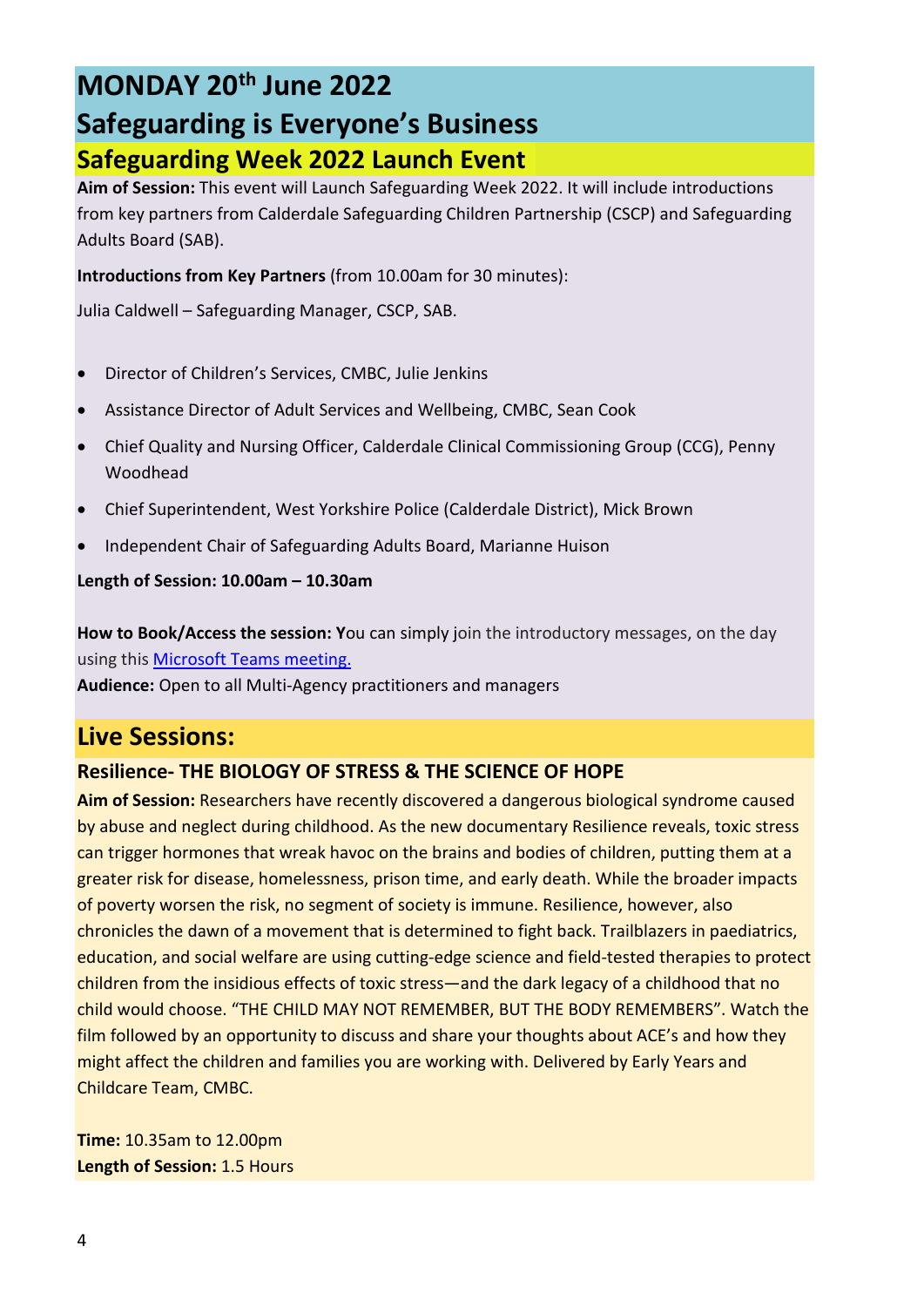**How do I book onto the session:** This session is open to anyone who works with or has a particular interest in children from birth to 11 years. This is an ideal opportunity to see the film and share your thoughts with others. Please email [qiso@calderdale.gov.uk](mailto:qiso@calderdale.gov.uk) to book a place. Deadline for booking places is Monday 13th June 2022. Meeting will be held via zoom; a link will be emailed out prior to the session.

#### **Professional Boundaries and People in a Position of Trust (PiPoT) Concerns**

**Aim of the session:** This session will cover what is a Person in Position of Trust, what boundaries a Person in Position of Trust is expected to work in line with, and what should be done if there are concerns about the way in which a Person in Position of Trust has behaved either towards adults or children.

**Time:** 12.00pm – 1.30pm **Length of Time:** 1 hour 30 minutes

**Location of Event:** MS Teams

#### **Name of agency running the event:** SWYPFT

**How to book:** Email [ndadmin@swyt.nhs.uk](mailto:ndadmin@swyt.nhs.uk) with your name, job title and date/time of the session you wish to book (please ensure you specify as we will be running multiple sessions in different areas).

**Who is the event aimed at:** All practitioners/volunteers that may come across concerns relating to a Person in Position of Trust or anyone who wants to learn more about boundaries when in contact with adults with care and support needs and/or children.

#### **The Mental Capacity Act: Resolving disputes**

How to use the Mental Capacity Act when a patient refuses treatment and is possibly selfneglecting. Resolving disagreements with relatives and carers to ensure that decisions are made in the patient's best interests. **To include:** making referrals to the Court of Protection. **Time:** 2.00pm – 3.00pm **Length of Session:** 1 hour

**How do I book onto the session** please email [Karen.marsden2@cht.nhs.uk](mailto:Karen.marsden2@cht.nhs.uk) [Shahena.asif@cht.nhs.uk](mailto:Shahena.asif@cht.nhs.uk)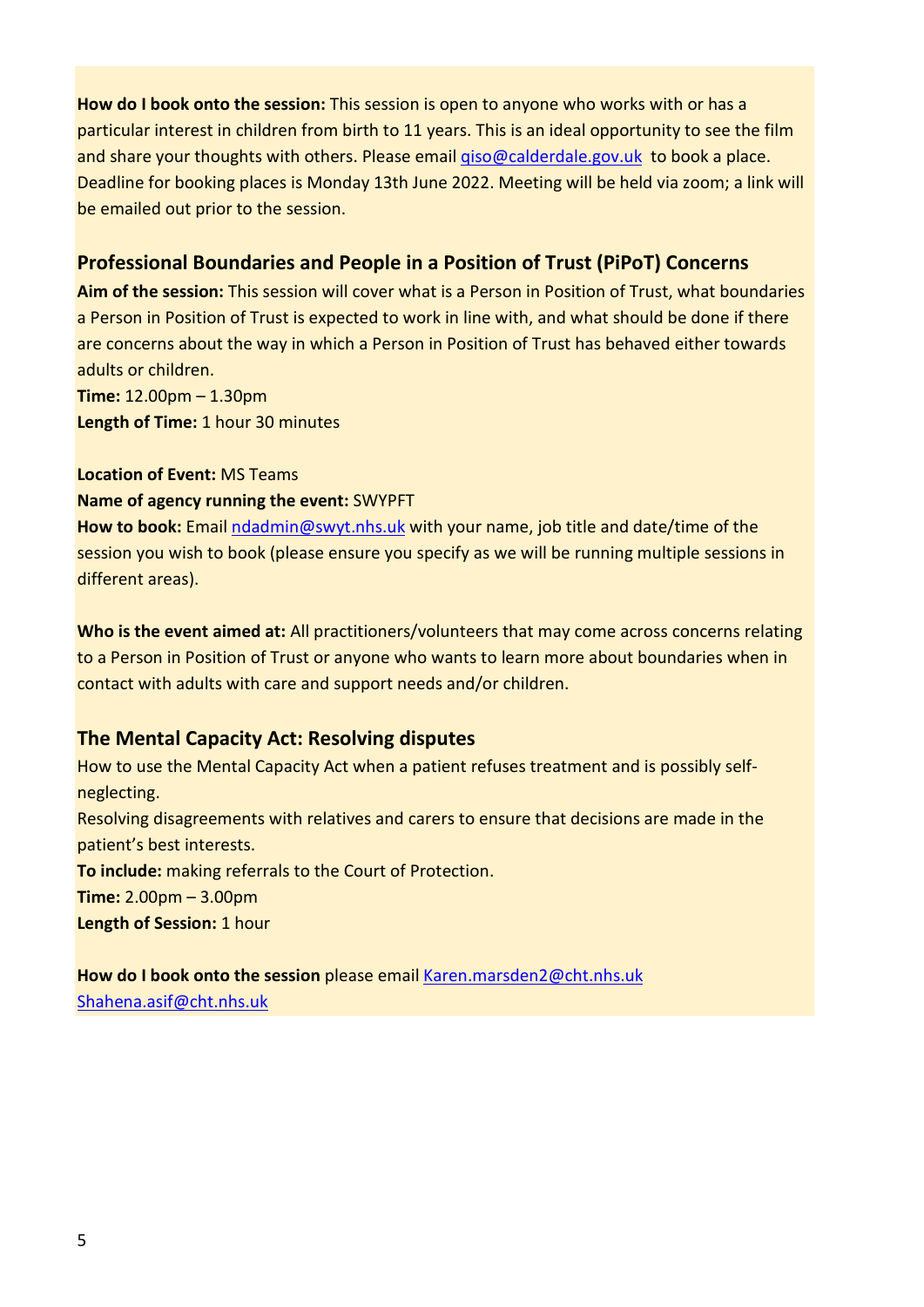# **Videos:**

#### **Resilience the Biology of Stress and the Science of Hope**

[A short video on the long term impact of abuse and neglect in childhood.](https://www.youtube.com/watch?v=49YZ2rn5R2M)

#### **How to spot signs of abuse and what to do if you're worried**

[Spotting signs of abuse](https://www.youtube.com/watch?v=OUZT7cUoCv8)

**Safeguarding:**[Disclosures of Abuse](https://www.youtube.com/watch?v=a0WAMExLq70)

**Domestic Abuse** [Why is domestic abuse a safeguarding and child protection issue](https://www.youtube.com/watch?v=ARyk-39dKz0)

Exposure to domestic abuse has a direct impact on children and can affect their physical health and mental wellbeing. In this video, experts from the NSPCC explain why domestic abuse, is a safeguarding and child protection issue is. (4 minutes long)

#### **Hidden Others – including Men**

This is a 7-minute video of the Burnt Bridges [Review](https://www.youtube.com/watch?v=b0al5zlDYis)

#### **Voice of the Child**

This [video](https://www.youtube.com/watch?v=x14_2chx3lE) is about why Young People have the right to be listened to and taken seriously.

(Approximately 4 minutes).

Training4Influence have produced a number of [Podcasts](https://training4influence.co.uk/podcast/series-3/) about how practitioners have remained resilient throughout the Covid-19 pandemic.

#### **Poverty**

This [Keynote speech](https://youtu.be/QLNNDS9xebo) by Brid Featherstone (University of Huddersfield) at Leeds SCP conference talks about Poverty, Child Abuse and Neglect: Interrogating a 'neglected' relationship. (Approximately 1 hour).

# **Useful Links and Resources:**

#### **Neglect**

Protecting a child from neglect [resource](https://learning.nspcc.org.uk/child-abuse-and-neglect/neglect) from the NSPCC

#### **Child's Lived Experience**

[A day in the life](https://safeguarding.calderdale.gov.uk/wp-content/uploads/2021/11/a-day-in-the-life-child-and-adult.pdf) resource to support practitioners to make sense of a child's lived experience.

#### **Making Safeguarding Personal**

Local Government provides a range of [resources](https://www.local.gov.uk/our-support/our-improvement-offer/care-and-health-improvement/making-safeguarding-personal) which aim to support organisations to develop an outcomes focus to safeguarding work, and a range of responses to support people to improve or resolve their circumstances.

#### **Mental Capacity**

[SCIE](https://www.scie.org.uk/mca/practice) offers information about Mental Capacity Act (MCA) in practice including assessing capacity; decision-making; best interests; care planning; representing the person.

[Educational](http://www.ukcen.net/education_resources/mental_capacity/resolving_disagreements_and_disputes) resources from UK Clinical Ethics Network

[Making decisions](https://www.gov.uk/government/publications/advice-workers-mental-capacity-act-decisions/making-decisions-a-guide-for-advice-workers) a guide for advice workers

#### **Liberty Protection Safeguards (LPS) updates**

• Government LPS [Website](https://www.gov.uk/government/collections/mental-capacity-amendment-act-2019-liberty-protection-safeguards-lps) an[d factsheets](https://www.gov.uk/government/publications/liberty-protection-safeguards-factsheets)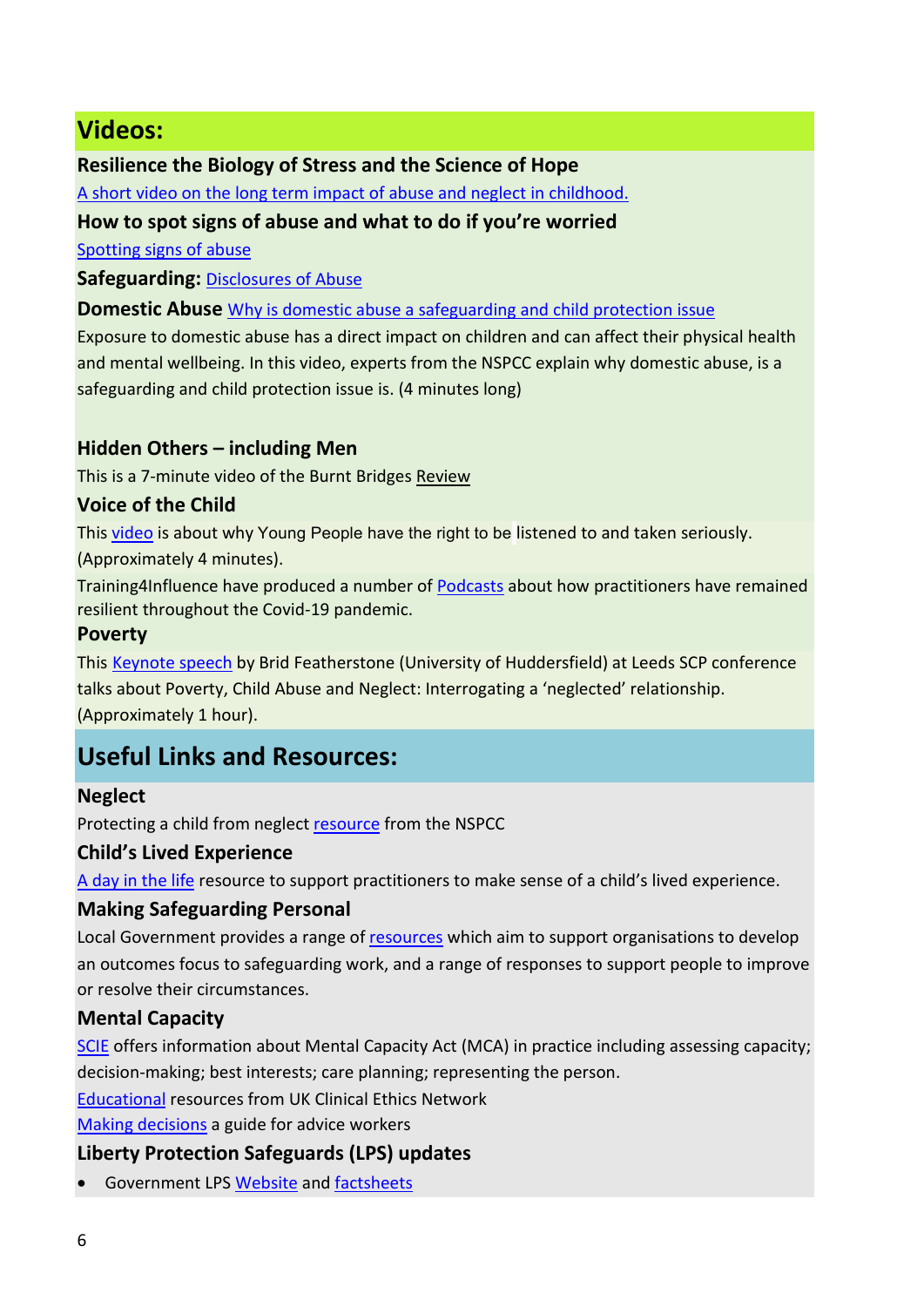- [SCIE](https://www.scie.org.uk/mca/dols/practice/lps?utm_sfid=003G000002ft0HPIAY&utm_role=Policy%2Fpublic%20affairs&dm_i=4O5,6AC2P,OIC2ZR,OT8PB,1) provides information on the latest developments on LPS
- [Resources](https://www.mentalcapacitylawandpolicy.org.uk/resources-2/liberty-protection-safeguards-resources/) produced by Barrister and academic Alex Ruck Keane including podcasts, webinars ("shedinars" as he does them in his shed/office)

#### **Persons in a Position of Trust**

[Resources](https://learning.nspcc.org.uk/research-resources/briefings/preventing-abuse-positions-of-trust) to provide guidance on protecting children from abuse by someone in a position of trust.

#### **Calderdale Safeguarding Children and Adult Website**

[Calderdale Safeguarding Children Partnership and Safeguarding Adult Board Website](https://safeguarding.calderdale.gov.uk/) provides information on various aspects of safeguarding aimed children and young people, adults, members of the public and professionals.

#### **Voluntary Sector Support**

[VSIA Website](https://www.vsialliance.org.uk/Safeguarding) provides voluntary organisations with information about Safeguarding,

Safeguarding Policies and Safer recruitment.

[NCVO Knowhow](https://knowhow.ncvo.org.uk/safeguarding) offers advice and support for voluntary organisations. Learn from experts and peers and share experiences with the community.

#### **Covid-19**

'Working for babies: Lockdown lessons from local systems' is a [new report](https://ncmd.us3.list-manage.com/track/click?u=e561b2f80953e7c9e5d18b2d0&id=0dab1eb448&e=9b1f4d615b) on the impacts of COVID-19 and lockdown on babies.

# **TUESDAY 21st June 2022**

# **Hidden Risk**

## **Live Sessions:**

#### **Hidden Risks: Online Extremism**

**Aim of the session:** The session will be delivered by the Prevent Education Officer and will explore the following themes:

- Examples of terrorist and extremist threats to the UK.
- Online tactics used by extremists to lure vulnerable individuals.
- Factors that contribute to vulnerability.
- Challenging extremism taking a UNITED approach.

**Time:** 09:00 – 10:00hrs **Length of Session:** 1 hour

**How do I book onto the session:** Please email [assia.hussain@calderdale.gov.uk](mailto:assia.hussain@calderdale.gov.uk) You will get sent an MS Team invite on booking.

#### **Child Exploitation - the signs of Child Exploitation**

Presentation provided to explain Child Sexual and Criminal Exploitation and the signs to look out for. Also covers county lines and cuckooing. Covers the process of reporting (PIP), team contact details and the MACE / MATRIX process. Scenarios to be included if time permits.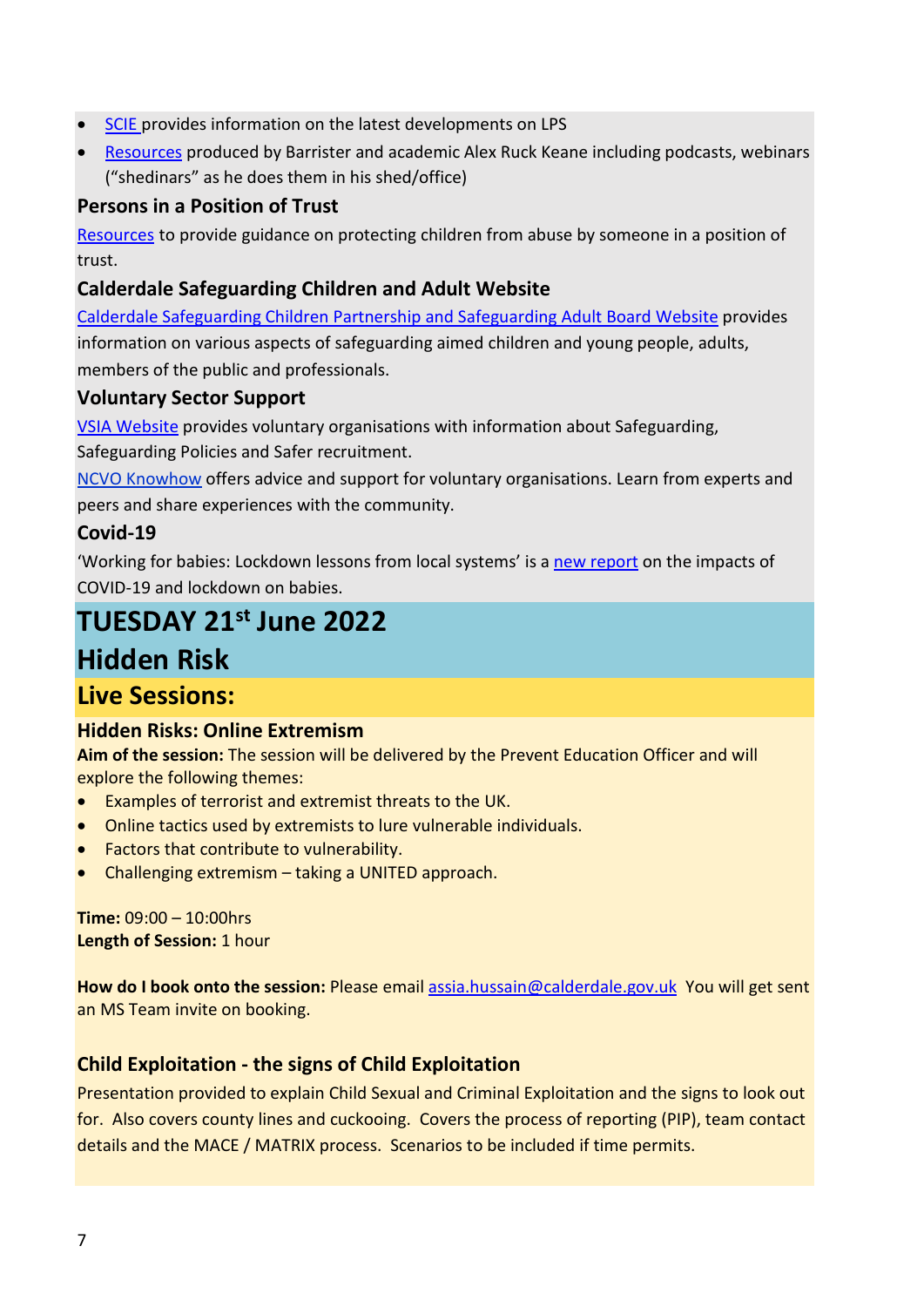**Time:** 10.30am – 12.00pm **Length of Session:** 1 hour 30 minutes

**How do I book onto the session:** please email [emma.making@westyorkshire.police.uk](mailto:emma.making@westyorkshire.police.uk) 

#### **Hidden 'others', including men**

This session will consider why it is important for professionals to understand the child's family and social network, particularly those people who are less visible but who play a significant role in their lives.

It will highlight key findings from the Child Safeguarding Practice Review Panel's 2021 report "The myth of invisible men" and other key reports which have highlighted the risks that children may face from such individuals but that we as professionals may miss.

The session will help practitioners understand who these hidden individuals are and what they mean for the child, as well as suggest some resources which may further support this work.

**Time:** 1.30pm – 2.30m **Length of Session:** 1 hour

**How do I book onto the session:** This will be a hybrid session, if you would like to attend in person please email [Louise.Ambler@calderdale.gov.uk](mailto:Louise%20Ambler%20%3CLouise.Ambler@calderdale.gov.uk%3E) to book your place.

Once confirmed the following room has been booked: Princess Building GF-031 Collaboration Room

# Microsoft Teams meeting

**Join on your computer or mobile app [Click here to join the meeting](https://teams.microsoft.com/l/meetup-join/19%3ameeting_ZDg5ZTc2NTItNDkzMy00MGQxLTk2ZjAtZWZhNzlmMWRlZGZl%40thread.v2/0?context=%7b%22Tid%22%3a%2207162ea2-1b0e-498f-bb55-5b41fd4dce4f%22%2c%22Oid%22%3a%229be3d5e0-82f8-48b4-8d16-6b098c9faf80%22%7d)** [Learn More](https://aka.ms/JoinTeamsMeeting) | [Meeting options](https://teams.microsoft.com/meetingOptions/?organizerId=9be3d5e0-82f8-48b4-8d16-6b098c9faf80&tenantId=07162ea2-1b0e-498f-bb55-5b41fd4dce4f&threadId=19_meeting_ZDg5ZTc2NTItNDkzMy00MGQxLTk2ZjAtZWZhNzlmMWRlZGZl@thread.v2&messageId=0&language=en-US)

### **'The Fatherhood Institute' Working in Partnership with Fathers/Males in the Early Years**

Places are initially open to Early Years Practitioners ONLY

What fathers do (or don't do), matters to children and fathers have a huge impact on their child's development, attainment, and education, whether they know it.

We will explore the evidence base regarding the role fathers play in their child's development, how to help them to explore involved fatherhood and why this is sometimes overlooked in EY services.

Through presentations and individual and group exercises we will offer opportunities to explore case studies, useful tools, and best-practice to support action planning to embed father-inclusive practice.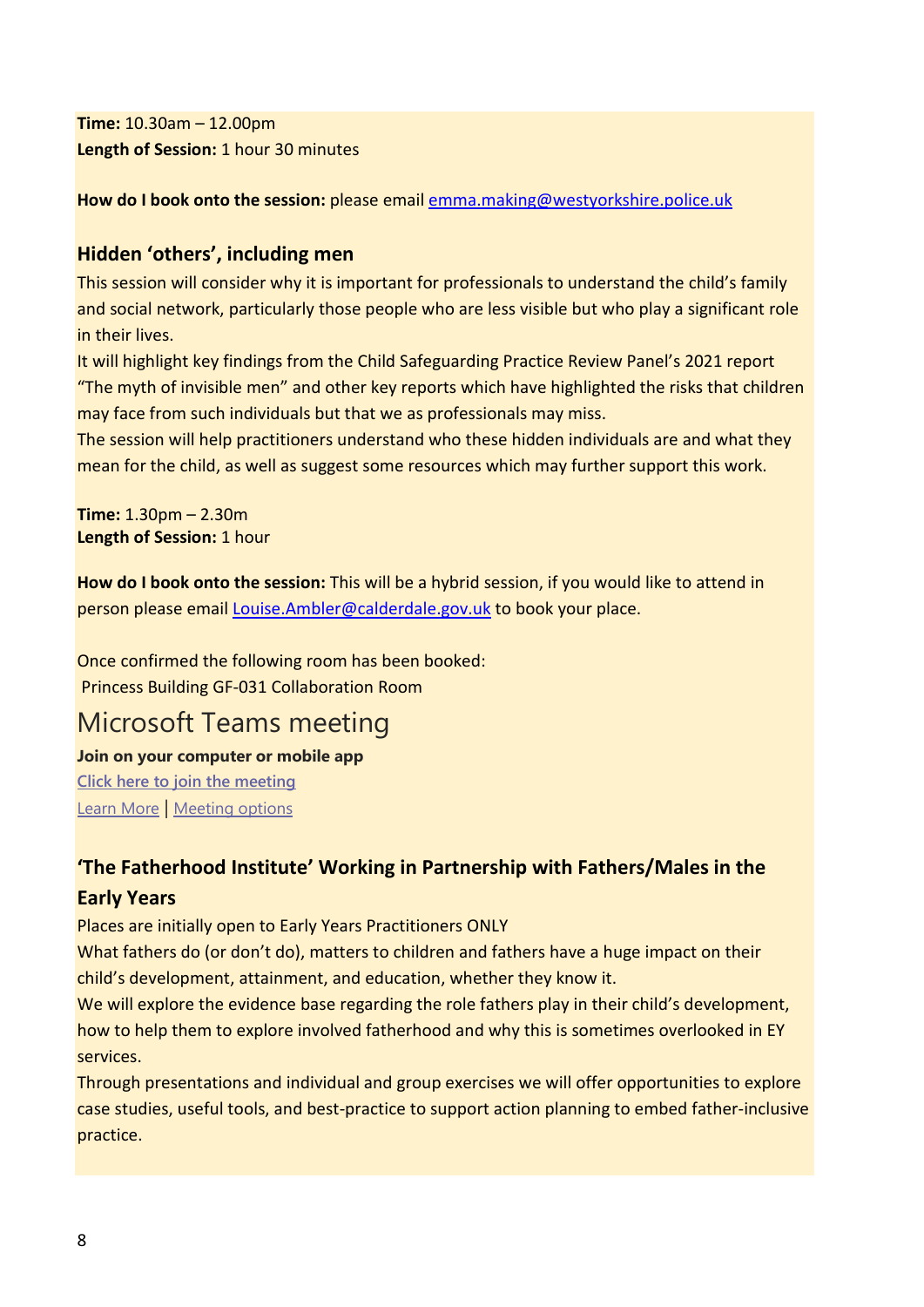Participants will explore latest research and evidence base, including:

- Explore the personal and cultural issues which shape our perceptions of men/fathers
- The impact fathers have on child development, on mothers and how fatherhood effects men themselves.
- The impact of not engaging with fathers, and what working with fathers may 'look like' in practice.
- Identify barriers and opportunities to father-inclusive practice within own practice, and in the systems, we work within.
- Develop strategies to engage and evaluate father-engagement
- This session will include presentations, large and small group work and Q&A opportunities. Participants will receive post-course resources to support them to continue their thinking and develop their practice.

Delivered via Zoom **Time:** 6:30pm – 8:30pm **Length of Session:** 2 hours

#### Facilitated by - The Early Years Improvement Team

#### **Booking Essential:**

To book a place on this event – please email [QISO@calderdale.gov.uk](mailto:QISO@calderdale.gov.uk) or phone 01422 394109. Places are initially limited to 1 person per setting. Additional places may be available nearer the time, please let us know if you would like extra places. The workshop is fully funded however if you do not attend or cancel, within less than 24 hours' charges may apply.

# **Videos:**

#### **Children's Mental Health**

REALTIMETALK have produced an editor's cut [film](https://vimeo.com/519476774) for Children's Mental Health week, by Geoff Brokate and Verd de gris arts, working with young people from across the Calder Valley (approximately 30 minutes). It features the films:

- Me, Poetry and the Crisis Point
- Me, a GPS, and the Failing Government
- I Am Not My Tourettes
- Me, Fluidity & Unsocial Media

Kooth's ['Don't Do it Alone'](https://vimeo.com/505725535) Campaign is aimed at young people who are experiencing mental health problems (approximately 2 minutes). For extra resources, visit the [campaign resources](https://explore.kooth.com/dontdoitalone/)  [page,](https://explore.kooth.com/dontdoitalone/) which includes handy guides on talking to young people about mental health, social media images, and some of Kooth's promotional materials.

#### **Adult Mental Health**

In this video, Mental Health Foundation asked members of the public about their [most](https://www.mentalhealth.org.uk/podcasts-and-videos/i-survive)  [significant struggles in life.](https://www.mentalhealth.org.uk/podcasts-and-videos/i-survive) (Approximately 2 minutes).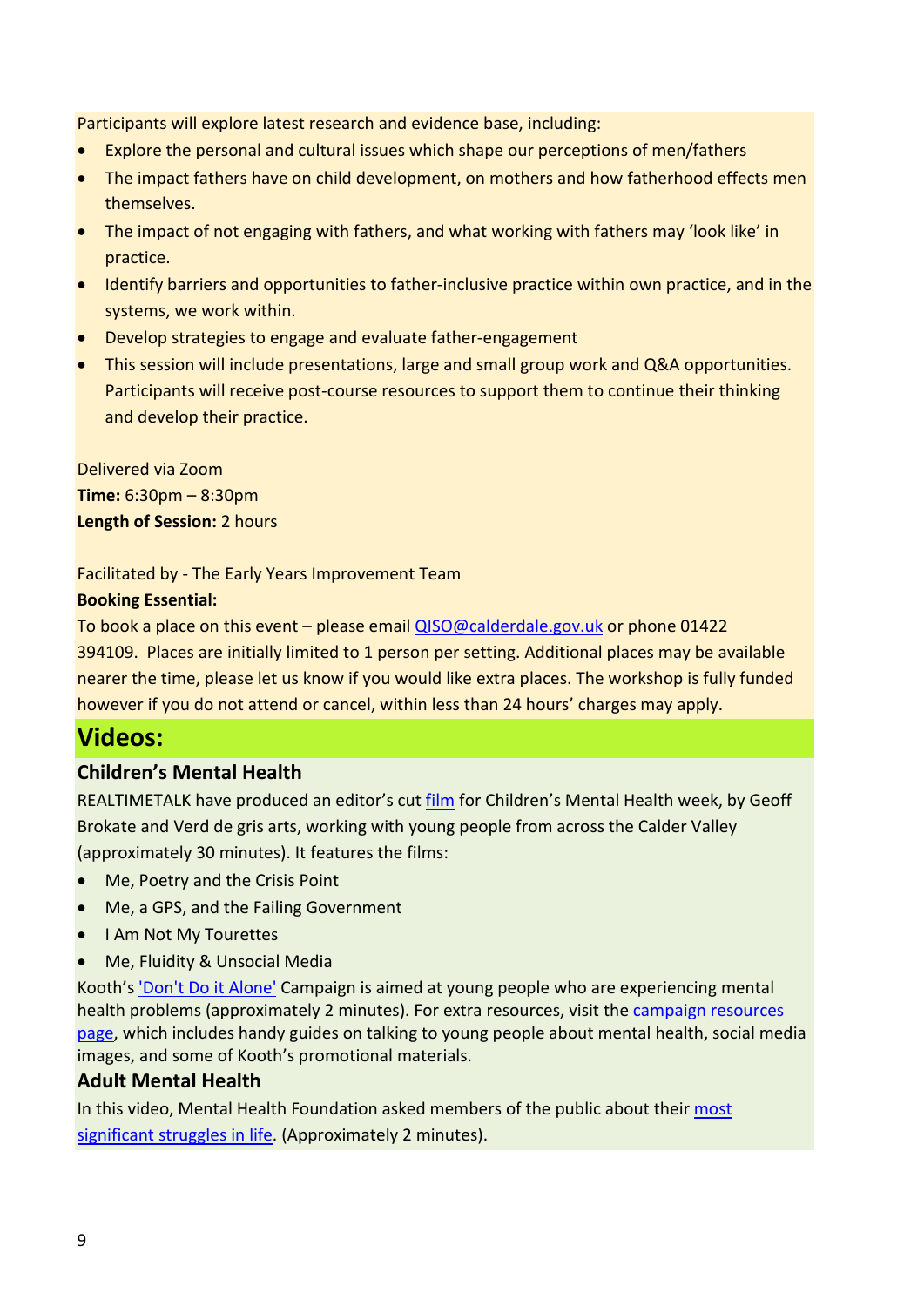According to research, around 1 in 10 adults hear voices in their heads as a result of one of a number of mental illnesses, including Schizophrenia. [The Voices In My Head](https://www.youtube.com/watch?v=4K9vp99imjs) is a ground breaking documentary taking viewers in to their world, following the lives of 3 voice hearers through a hybrid of observational documentary and audio reconstruction. (Approximately 7 minutes and 30 seconds).

This [short film](https://youtu.be/4TyzV0H1XcI) is about Mental Health Trauma and PTSD. (Approximately 20 minutes). Young mums are at increased risk of isolation and depression, this [video](https://www.mentalhealth.org.uk/podcasts-and-videos/rachels-story-being-young-mum) explores one young mum's story. (Approximately 2 minutes).

This is [Keith Oliver's story,](https://youtu.be/CPulwcrkcxA) about young onset dementia. (Approximately 9 minutes). This [video](https://www.mentalhealth.org.uk/podcasts-and-videos/franks-story) is 'Frank's Story'; Frank is 74 who has dementia. He talks about his life and ways to remember things. (Approximately 5 minutes).

#### **Exploitation**

This [video](https://paceuk.info/for-parents/film-knowing-the-signs/) from Parents Against Child Exploitation (PACE) is aimed at helping parents to know the signs of Exploitation. (Approximately 4 minutes).

[Jake's story](https://realsafeguardingstories.com/story/jakes-story-child-sexual-exploitation-and-grooming/) (Real Safeguarding Stories) addresses issues of Child Sexual Exploitation, Grooming, Night-Time Economy and Male Grooming. (10 minutes).

This online presentation is on [County Lines Awareness,](https://www.youtube.com/watch?v=DdYq2dhQ3qc) by National County Lines Coordination Centre. (Approximately 9 minutes).

This [video](https://www.youtube.com/watch?v=7PEmDgo0E2w&t=1s) of a poem called 'Dear Younger Me' was written by two young people, Kem and Isha who wanted to express how they felt about the impact of violence and exploitation on young people. (Approximately 1 minute).

This [short awareness film](https://www.youtube.com/watch?v=6w93L24A6Ws) on knife crime is about a young lad called "Sean" who makes a life changing decision just to impress his school mates and 'fit in'. (Approximately 7 minutes).

This [short film](https://www.westyorkshire.police.uk/advice/child-protection/child-sexual-exploitation-cse/child-sexual-exploitation-cse) is about Child Sexual Exploitation from West Yorkshire Police (Approximately 3 minutes).

#### **Hidden Others – Including Men**

[Burnt Bridges](https://youtu.be/Nl3RwKz4YTg) learning event: Safeguarding Adults Board Thematic Review into the deaths of 5 Calderdale men who lived street-based lives. (Approximately 1 hour 48 minutes).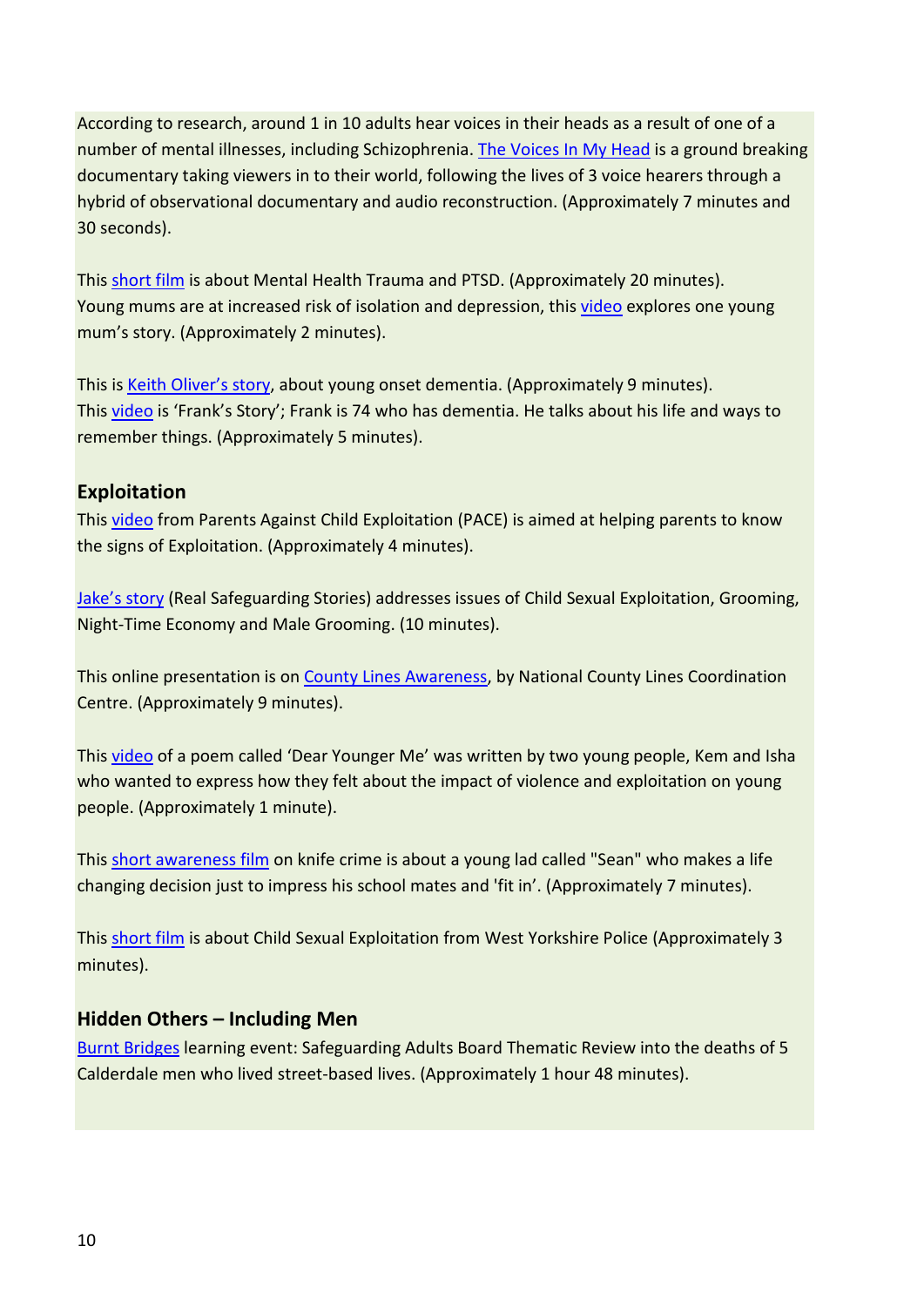# **Useful Links and Resources:**

#### **Child Exploitation**

What have we been doing about [Child Exploitation](https://safeguarding.calderdale.gov.uk/professionals/safeguarding-children/child-exploitation/) in Calderdale.

#### **Mental Health Awareness**

[Every Mind Matters](https://www.nhs.uk/oneyou/every-mind-matters/?WT.tsrc=Search&WT.mc_id=Brand&gclid=Cj0KCQjw7qn1BRDqARIsAKMbHDb3mrYCmM6oBOzJ2ixh9bJE8u99khOLzmsw_Rj0Rn4HmUjFzSzZpD8aAq2XEALw_wcB) offers [parents](https://www.nhs.uk/oneyou/every-mind-matters/childrens-mental-health/) and [Children and Young People](https://www.nhs.uk/oneyou/every-mind-matters/youth-mental-health/) (aged 12-18) well-being support. Other charities that work to support children include [Young Minds](https://youngminds.org.uk/) an[d Childline.](https://www.childline.org.uk/)

University students can access university student support services through [Student Space.](https://studentspace.org.uk/)

[MindEd](https://www.minded.org.uk/) has over 500 online learning sessions on child and family development and mental health that are open for anyone to use.

[The Proud Trust](https://www.theproudtrust.org/) is an organisation that helps LGBT+ young people empower themselves, to make a positive change for themselves, and their communities.

This [News Article](https://www.theguardian.com/society/2021/feb/21/uk-17-year-olds-mental-health-crisis?CMP=Share_iOSApp_Other&fbclid=IwAR3XTEwaIUaBrsuqHzcrONml7YdDBUqPJPhIRS8aYJ20zrCZETJIN1nFpJs) highlights research around the number of teenage children attempting suicide.

[Mental Health Foundation](https://www.mentalhealth.org.uk/a-to-z/b/black-asian-and-minority-ethnic-bame-communities) explores how different ethnic groups have different rates and experiences of mental health problems.

[Andys Mans Club](https://andysmanclub.co.uk/) offers mental health support to men in the form of 'clubs' and a national online group.

[Calderdale Mental Health Crisis Cards](https://safeguarding.calderdale.gov.uk/wp-content/uploads/2019/11/mental-health-card.pdf) have been produced in response to the death of a very young child by suicide and as part of the work in Calderdale to reduce suicides. The contact sheet folds up into a handy pocket-sized card with information about a broad range of key services and support in Calderdale that can help an adult or child in a mental health emergency.

[Recovery College](https://www.calderdalekirkleesrc.nhs.uk/) works with adults around mental health and wellbeing.

[Kooth](https://kooth.com/) is a free, safe anonymous online counselling and support service. Young people can access Kooth's counselling service, self-help resources, peer to peer forums and interesting articles written by young people for young people[. Mental Health Awareness Campaign 2022](https://cloud.brandmaster.com/brandcenter/en/koothplc/)

[Open Minds Partnership](http://www.openmindscalderdale.org.uk/) website offers a wide range of advice and support to Young People, parents/carers and professionals about child mental health.

#### **Working in Partnership with Parents and Carers**

Involving parents and carers in their children's learning is the most important factor in enabling some children to do well regardless of [background.](https://help-for-early-years-providers.education.gov.uk/get-help-to-improve-your-practice/working-in-partnership-with-parents-and-carers)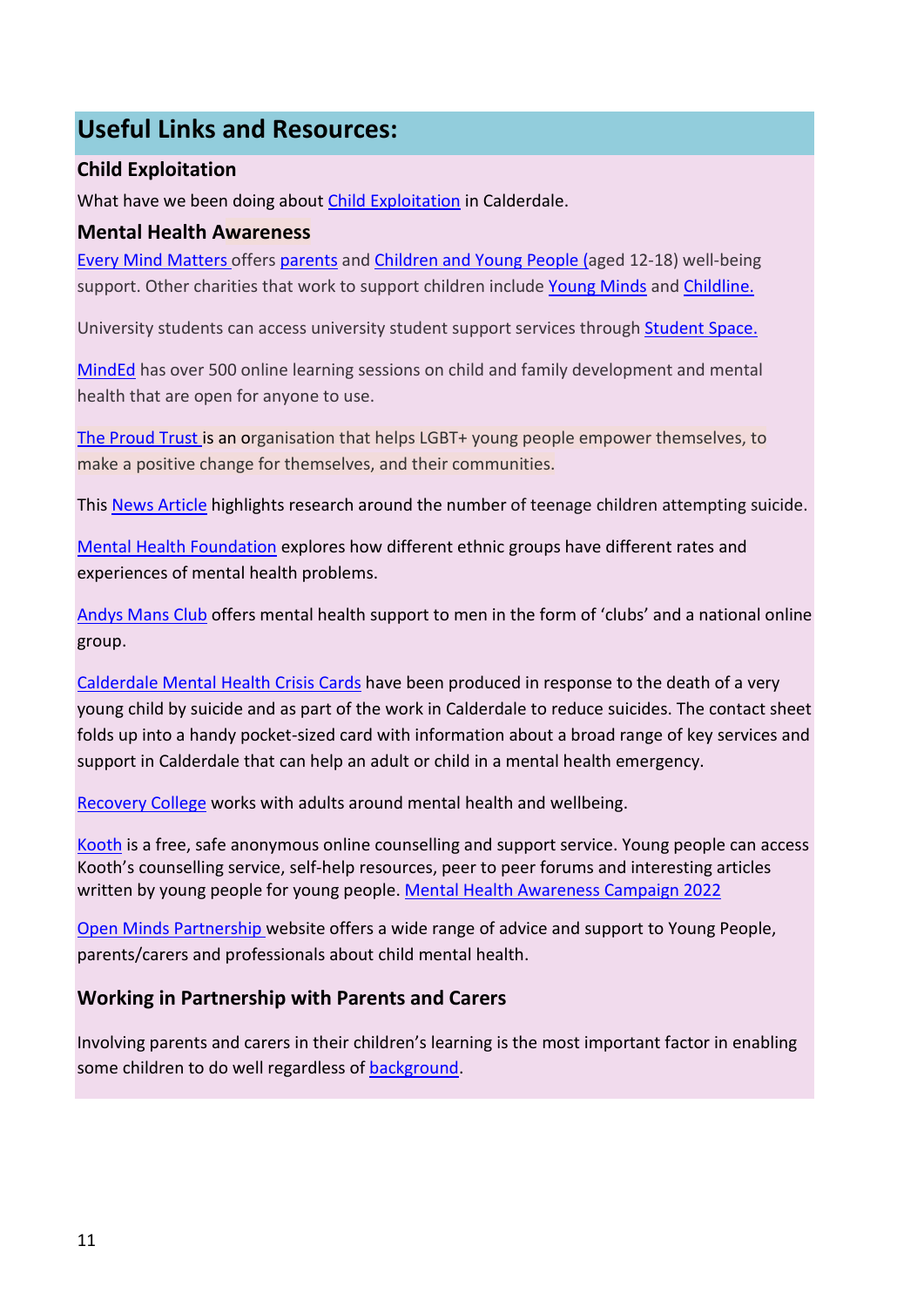# **WEDNESDAY 22nd June 2022 Resistance and Engagement Live Sessions**

#### **Working with Resistance**

**The aim of the session:** As practitioners, we regularly encounter resistance from those we are working with. This can take different forms, from non-compliance to passive aggressive behaviours to what is known as disguised compliance. This session will support you to think about what behaviour you are seeing and what it means. It will also help you consider your responses and ensure that you remain focussed on the risks and needs of the child or adult at the centre of your work.

**Time:** 9.00am – 11.00am **Length of Session:** 2 hours

# **How do I access the session:** Microsoft Teams meeting

#### **Join on your computer or mobile app**

**[Click here to join the meeting](https://teams.microsoft.com/l/meetup-join/19%3ameeting_MjUyMTgwZjAtMjA1NS00ZDdiLTk1NjUtOWI5NGI4MWVhYzI5%40thread.v2/0?context=%7b%22Tid%22%3a%2207162ea2-1b0e-498f-bb55-5b41fd4dce4f%22%2c%22Oid%22%3a%229be3d5e0-82f8-48b4-8d16-6b098c9faf80%22%7d)** [Learn More](https://aka.ms/JoinTeamsMeeting) | [Meeting options](https://teams.microsoft.com/meetingOptions/?organizerId=9be3d5e0-82f8-48b4-8d16-6b098c9faf80&tenantId=07162ea2-1b0e-498f-bb55-5b41fd4dce4f&threadId=19_meeting_MjUyMTgwZjAtMjA1NS00ZDdiLTk1NjUtOWI5NGI4MWVhYzI5@thread.v2&messageId=0&language=en-US)

#### **Connections in the Brain that Shape Children and Young People**

#### **Aims of the session:**

- To recognise the impact and significance of brain development in early and teenage years.
- To be able to explain the importance of brain development and recognise the effect of stress on young brains and on later life.
- To explore ways that adults can promote children and young people's optimum healthy brain development.

Having this background knowledge about how human brains and bodies develop will benefit everyone. In the words of Maya Angelou "When we know better, we do better."

This is a look at how early life experiences shape children's brain and body development and how this impacts behaviour, learning and whole life outcomes. For the past thirty or so years neuroscience has been able to research how brains develop, providing important scientific background to Bowlby's earlier Theories of Attachment. This is a basic introduction to brain development and adaptation, no neuroscience background knowledge required!

- We will look at 'neurotypical' brain development wired for survival
- How things can look when children have had to develop adaptations
- What we can do in our work and why it matters

This is the science of hope and change.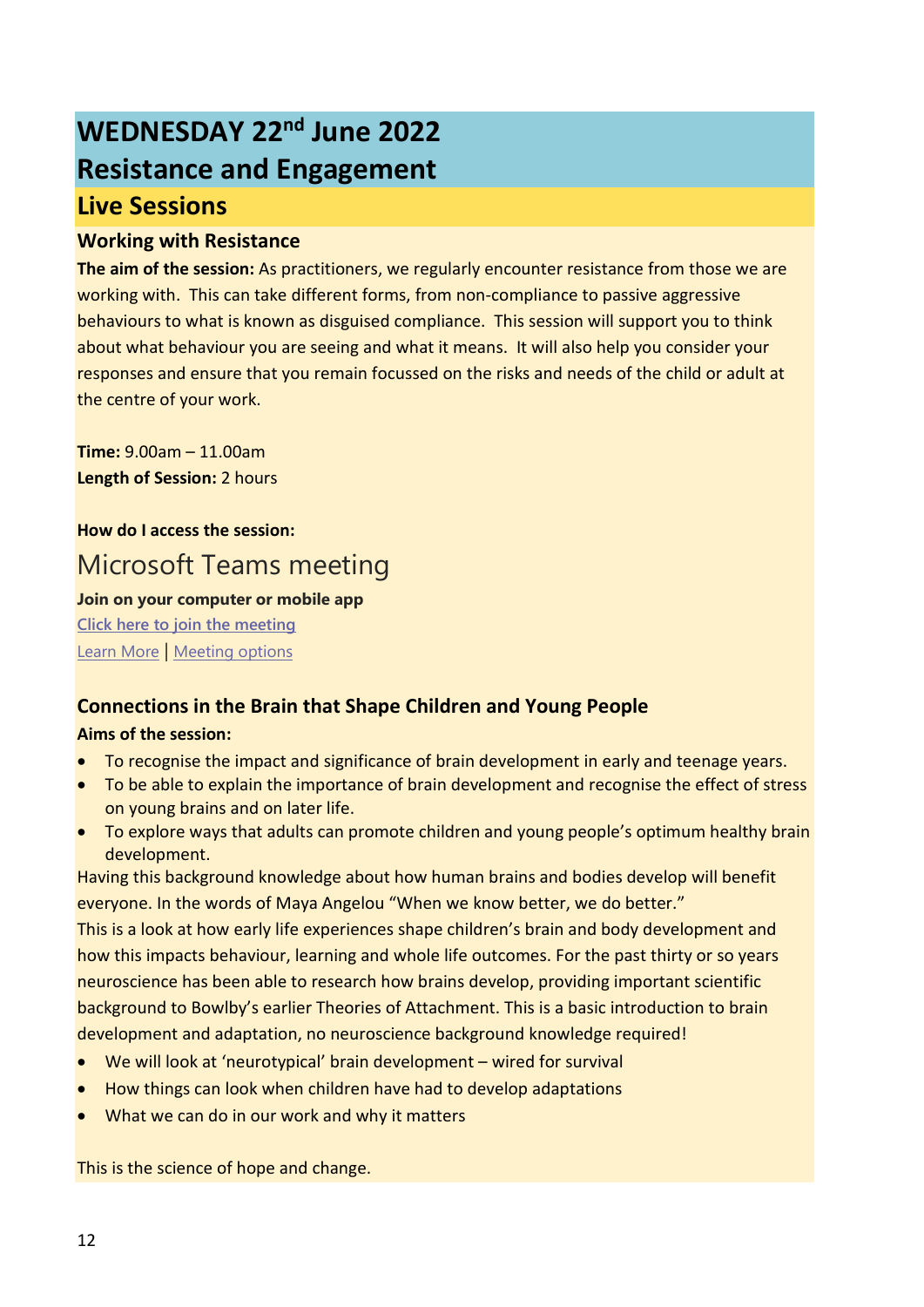**Time:** 9.30am – 12.00pm **Length of Session:** 2 hours 30 minutes

**How do I access the session:** Microsoft Teams meeting **Join on your computer or mobile app**

**[Click here to join the meeting](https://teams.microsoft.com/l/meetup-join/19%3ameeting_NTgxY2Q4OTgtMWQ5NC00NWY4LWFiMGEtZDU5NmRmNDMwMjkz%40thread.v2/0?context=%7b%22Tid%22%3a%2207162ea2-1b0e-498f-bb55-5b41fd4dce4f%22%2c%22Oid%22%3a%224036866c-4345-4327-b082-f31d68797678%22%7d)** [Learn More](https://aka.ms/JoinTeamsMeeting) | [Meeting options](https://teams.microsoft.com/meetingOptions/?organizerId=4036866c-4345-4327-b082-f31d68797678&tenantId=07162ea2-1b0e-498f-bb55-5b41fd4dce4f&threadId=19_meeting_NTgxY2Q4OTgtMWQ5NC00NWY4LWFiMGEtZDU5NmRmNDMwMjkz@thread.v2&messageId=0&language=en-US)

#### **Working with individuals to whole have multiple and complex needs:**

**This session will**: provide you with an overview of Calderdale Recovery steps, who we are and what each element of the service does. You will also learn about the type of service users/patients we work with and the physical and psychological needs and past traumas they present with (which often underpins their addiction). We will look at trauma informed approaches and what this means for how we deliver our services. We will touch on the current drug trends that we are seeing in Calderdale and how this has impacted. We will also look at the burnt bridges report, its context and what this means for our borough and how we work with people.

**Time:** 10.00am – 11.00am **Length:** 1 hour

**How do I access the session:** [https://teams.microsoft.com/l/meetup](https://teams.microsoft.com/l/meetup-join/19%3ameeting_ZTI2MjlkYmMtMjgzMi00YmVkLTg4MjctYzVhZWUzZDIyNDk1%40thread.v2/0?context=%7b%22Tid%22%3a%2234bcc341-a597-41be-9b16-1f1fe5cef9d1%22%2c%22Oid%22%3a%224b5db927-befb-4521-8007-72304f79c771%22%7d)[join/19%3ameeting\\_ZTI2MjlkYmMtMjgzMi00YmVkLTg4MjctYzVhZWUzZDIyNDk1%40thread.v2/0](https://teams.microsoft.com/l/meetup-join/19%3ameeting_ZTI2MjlkYmMtMjgzMi00YmVkLTg4MjctYzVhZWUzZDIyNDk1%40thread.v2/0?context=%7b%22Tid%22%3a%2234bcc341-a597-41be-9b16-1f1fe5cef9d1%22%2c%22Oid%22%3a%224b5db927-befb-4521-8007-72304f79c771%22%7d) [?context=%7b%22Tid%22%3a%2234bcc341-a597-41be-9b16-](https://teams.microsoft.com/l/meetup-join/19%3ameeting_ZTI2MjlkYmMtMjgzMi00YmVkLTg4MjctYzVhZWUzZDIyNDk1%40thread.v2/0?context=%7b%22Tid%22%3a%2234bcc341-a597-41be-9b16-1f1fe5cef9d1%22%2c%22Oid%22%3a%224b5db927-befb-4521-8007-72304f79c771%22%7d) [1f1fe5cef9d1%22%2c%22Oid%22%3a%224b5db927-befb-4521-8007-72304f79c771%22%7d](https://teams.microsoft.com/l/meetup-join/19%3ameeting_ZTI2MjlkYmMtMjgzMi00YmVkLTg4MjctYzVhZWUzZDIyNDk1%40thread.v2/0?context=%7b%22Tid%22%3a%2234bcc341-a597-41be-9b16-1f1fe5cef9d1%22%2c%22Oid%22%3a%224b5db927-befb-4521-8007-72304f79c771%22%7d) 

#### **Engaging with victims of Domestic Abuse**

**The aim of the session:** is to provide guidance on the dos and don'ts when working with Victim/Survivors of DA. With a focus around understanding the 'Cycle of Abuse' and how this can impact engagement.

**Time:** 12.30pm – 1.30pm **Length of session:** 1 hour

**How do I access the session:**

# Microsoft Teams meeting

**Join on your computer or mobile app [Click here to join the meeting](https://teams.microsoft.com/l/meetup-join/19%3ameeting_OGNkMmEyMTItZGE5Zi00Njg3LWJmNzYtYTA3NTY0Zjk4YzBk%40thread.v2/0?context=%7b%22Tid%22%3a%2207162ea2-1b0e-498f-bb55-5b41fd4dce4f%22%2c%22Oid%22%3a%22d2f1b16d-800c-41a9-ba0c-c487ed9d4298%22%7d)**

[Learn More](https://aka.ms/JoinTeamsMeeting) | [Meeting options](https://teams.microsoft.com/meetingOptions/?organizerId=d2f1b16d-800c-41a9-ba0c-c487ed9d4298&tenantId=07162ea2-1b0e-498f-bb55-5b41fd4dce4f&threadId=19_meeting_OGNkMmEyMTItZGE5Zi00Njg3LWJmNzYtYTA3NTY0Zjk4YzBk@thread.v2&messageId=0&language=en-US)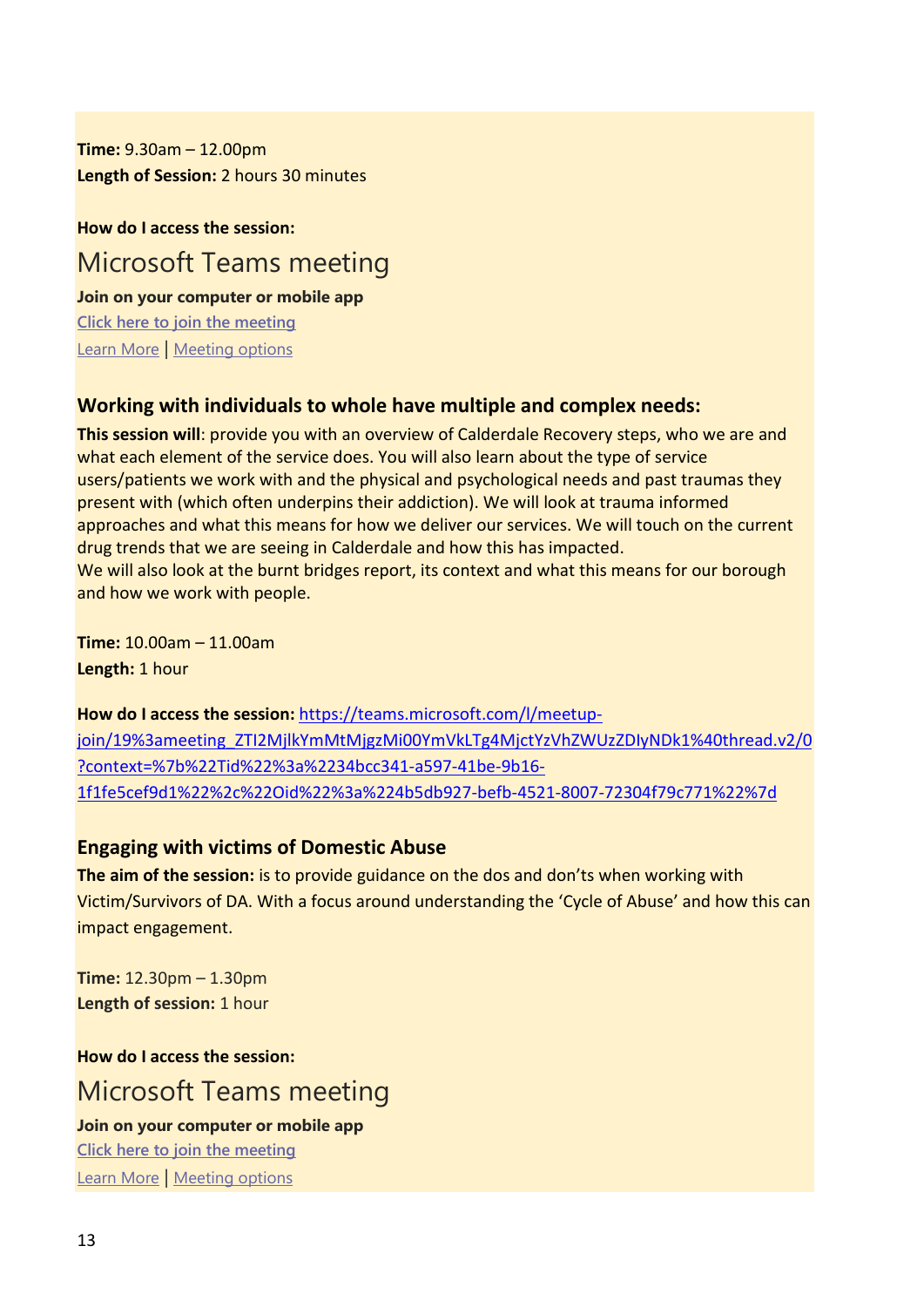#### **Mankind Initiative – The barriers that male victims of domestic abuse face**

**This session will cover:** key facts about male victims, the barriers they face because they are men, alongside information on how you can better support them.

**Time:** 2.00pm – 3.00pm **Length:** 1 hour

**How do I access the session:** Join Zoom Meeting <https://us02web.zoom.us/j/86001942405?pwd=NlhHTUtOR3hBVmEvU2YwYWVWSC96UT09>

Meeting ID: 860 0194 2405 Passcode: 173581 One tap mobile +443300885830,,86001942405#,,,,\*173581# United Kingdom +441314601196,,86001942405#,,,,\*173581# United Kingdom

Dial by your location +44 330 088 5830 United Kingdom +44 131 460 1196 United Kingdom +44 203 481 5237 United Kingdom +44 203 481 5240 United Kingdom +44 203 901 7895 United Kingdom +44 208 080 6591 United Kingdom +44 208 080 6592 United Kingdom Meeting ID: 860 0194 2405 Passcode: 173581 Find your local number:<https://us02web.zoom.us/u/kdYHITkTz0>

#### **Open Minds - The Thrive Model**

**This session will aim to cover:** The Open Minds Partnership is a network of voluntary and statutory services working together to support the mental health and emotional wellbeing of children and young people across Calderdale. Services previously known as CAMHS are at the core of the partnership consisting of SWYT, North point and Kooth. The intention is to signpost CYP to the right service at the right time, this not necessarily being core services.

**Time:** 3.00pm – 4.00pm **Length of Session:** 1 hour

**How do I book onto the Session:** Please email [muir.hunter@openmindscamhs.org.uk](mailto:muir.hunter@openmindscamhs.org.uk)

#### **Strengthening Families Strengthening Communities**

**The aim of this session:** Is to provide an overview of an inclusive parenting programme which aims to give parent and carers the knowledge, tools, and confidence around positive parenting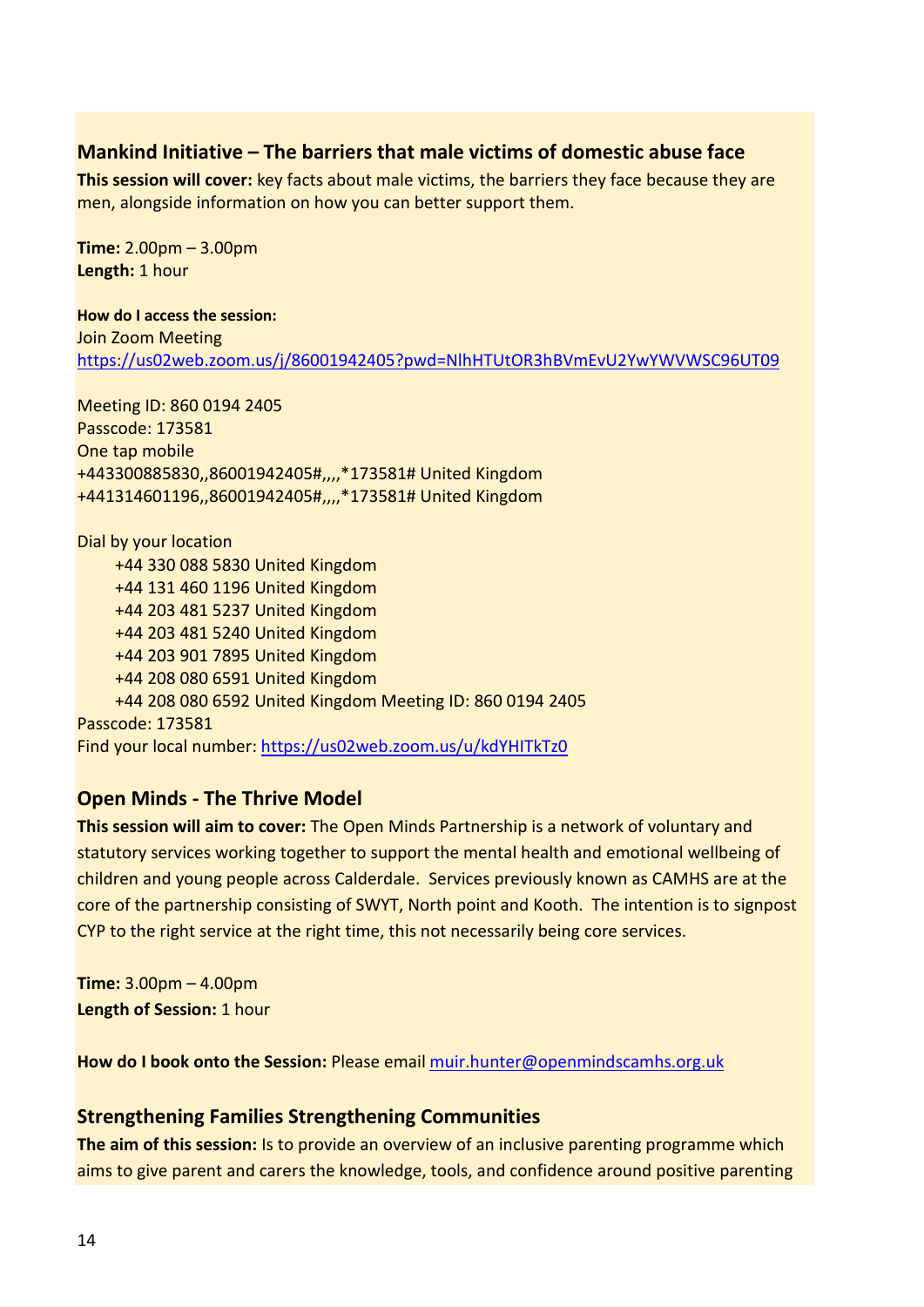and how to manage any challenging behaviours that may arise. It looks at how we were parented and how this can potential affect how we parent to other potential influences such as the community we are brought up in.

The course will run from 6.30 pm and consist of an overview of the course followed by a 30 minute deliver of a session from the SFSC. There will then be time at the end for any discussions or questions.

**Time:** 6.30pm – 7.30pm **Length of session:** 1 hour

**How do I book onto the session:** Please email Stacey.Green@nhpltd.org.uk

# **Videos**

#### **Working with Resistence and Professional Curiosity**

10 principles from the voice of a [child.](https://www.youtube.com/watch?v=XqGxGUzL89o)

#### **Connections in the Brain that Shape Children and Young People**

The quality of a child's experiences in the first few years of life – positive or negative – helps shape how their brain [develops.](https://www.firstthingsfirst.org/early-childhood-matters/brain-development/) (2 videos, approximately 5 & 2minutes)

[1. Experiences Build Brain Architecture - YouTube](https://www.youtube.com/watch?v=VNNsN9IJkws)

[2. Serve & Return Interaction Shapes Brain Circuitry - YouTube](https://www.youtube.com/watch?v=m_5u8-QSh6A)

[5 Steps for Brain-Building Serve and Return - YouTube](https://www.youtube.com/watch?v=KNrnZag17Ek)

[Still Face Experiment: Dr. Edward Tronick - YouTube](https://www.youtube.com/watch?v=apzXGEbZht0)

[Building Adult Capabilities to Improve Child Outcomes: A Theory of Change - YouTube](https://www.youtube.com/watch?v=urU-a_FsS5Y)

#### **Working with Adults who have multiple and complex needs**

Assisting people with multiple and complex needs requires a Multi-Disciplinary Team Approach, it is person [centred.](https://www.scie.org.uk/integrated-care/research-practice/activities/multidisciplinary-teams) (This video is approximately 3 minutes)

#### **Working with Adults with Multiple Needs**

This video is about ['Sara's story'](https://realsafeguardingstories.com/story/saras-story-multi-agency-working-with-an-adult-with-multiple-needs/) (Real Safeguarding Stories). Sara is a heroin addict and facing a partial leg amputation - Can the relevant agencies successfully work with Sara before she becomes "lost in the system"? (Approximately 6 minutes and 30 seconds).

#### **Domestic Abuse Hub**

#### **Operational Process**

Calderdale Domestic Abuse Hub is a multi-agency team who work together to support victims of domestic abuse and protect children who are affected by the abuse. There are daily meetings where action plans are agreed aimed to protect the vulnerable and manage the perpetrators. In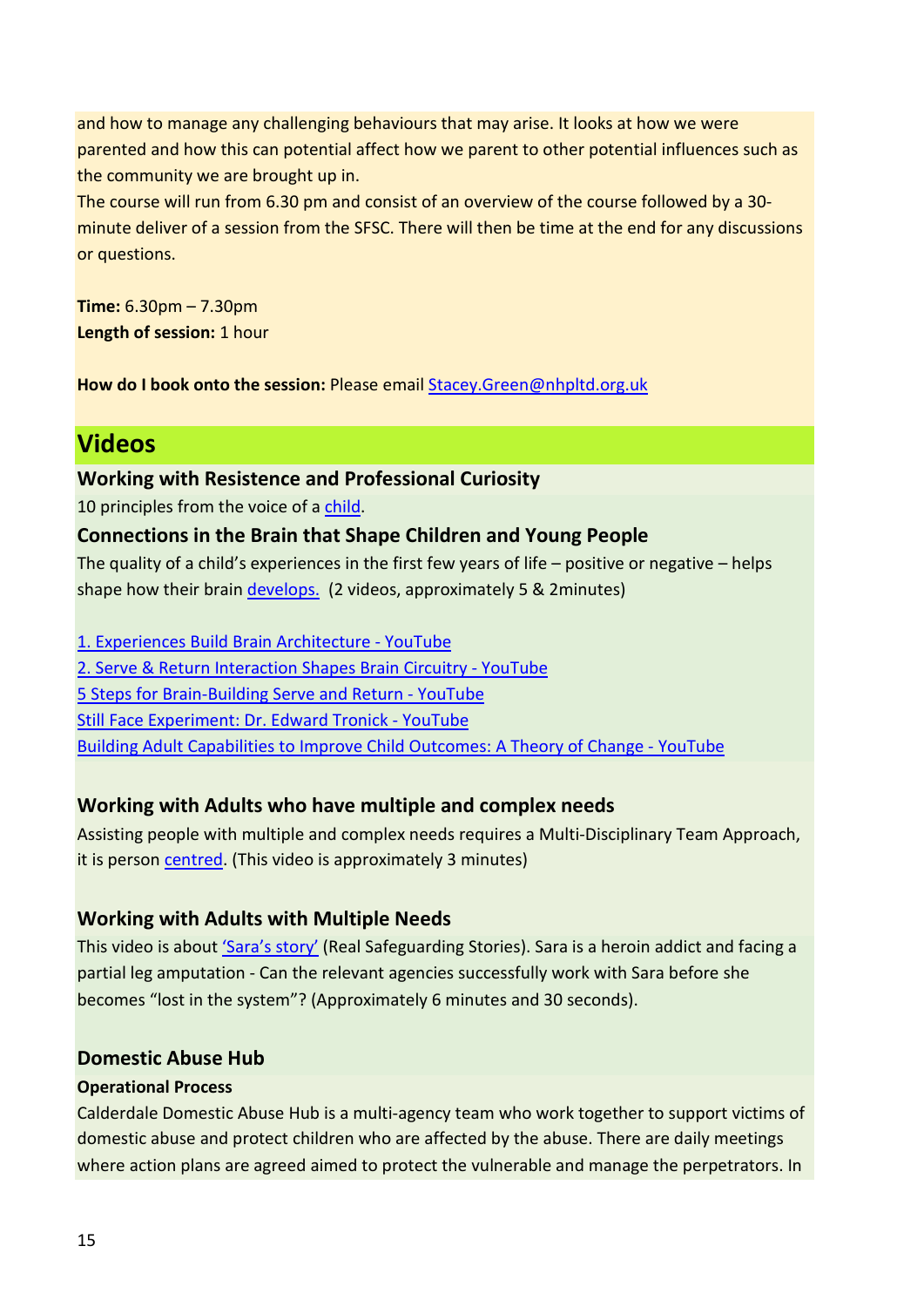this [video](https://www.youtube.com/watch?v=aJUGIW06Jy4) some of those agencies talk about their role in this process. (Approximately 30 minutes).

This [video](https://www.youtube.com/watch?v=z-aWoUCzato) describes the purpose of MARAC and the role of the MARAC Co-ordinator in delivering this service for the Calderdale Domestic Abuse Strategy. (Approximately 2 minutes).

This [video](https://www.youtube.com/watch?v=YUSLIpz859k) is from Calderdale Staying Safe Service which is Calderdale's Domestic Abuse Support Service, which explains how they support victims of abuse and link in with the partner agencies across Calderdale. (Approximately 2 minutes and 30 seconds)

This [video](https://www.youtube.com/watch?v=hEIhl6woNBg) from The Acorns Refuge in Calderdale, explains the service they offer and provides a unique walk through of the building. We can see all the facilities the refuge has to offers and get a good feel of how safe and comfortable the accommodation is for women and children fleeing domestic abuse. (Approximately 10 minutes).

This [video](https://www.youtube.com/watch?v=SvnCf8QiQaQ) is about Operation Encompass, which is a National project that manages the information around domestic abuse incidents being shared with schools. Steve Barnes, Calderdale Schools Safeguarding Advisor speaks to Designated Leads at Lingbob School about the process. (Approximately 10 minutes).

This [video](https://www.youtube.com/watch?v=IZtQjWkfunc) from the National Probation Service explain their role managing the risk posed by offenders. They explain the options available prior to release from prison and after release and what specifically can be done to safeguard the victims of crime. (Approximately 15 minutes).

#### **Victim Stories**

This [training video](https://www.youtube.com/watch?v=Jr_QDhgkkA0) explores a real-life story of domestic Abuse. Jo talks about her own experience in an abusive relationship and how she exited safely with her child. Jo has been through a truly horrendous experience, and she has found a way to draw the strength from her survival to support others and educate the workforce. (Approximately 1 hour and 20 minutes).

This [video](https://www.youtube.com/watch?v=Lykql97yKb4) highlights the impact of Domestic Homicide; Leona talks about the devastation of losing her sister when she was murdered by her partner. Leona focuses on her sister's children and how the negative and positive responses from professionals, led her to become a children's social worker. (Approximately 14 minutes).

#### **Coercive control**

This chilling and revealing lockdown [short film](https://www.refuge.org.uk/surfaces/) shows a brutal yet ultimately hopeful portrayal of loss, coercion, and domestic violence. (Approximately 11 minutes).

#### **Impact of Domestic Abuse on Children**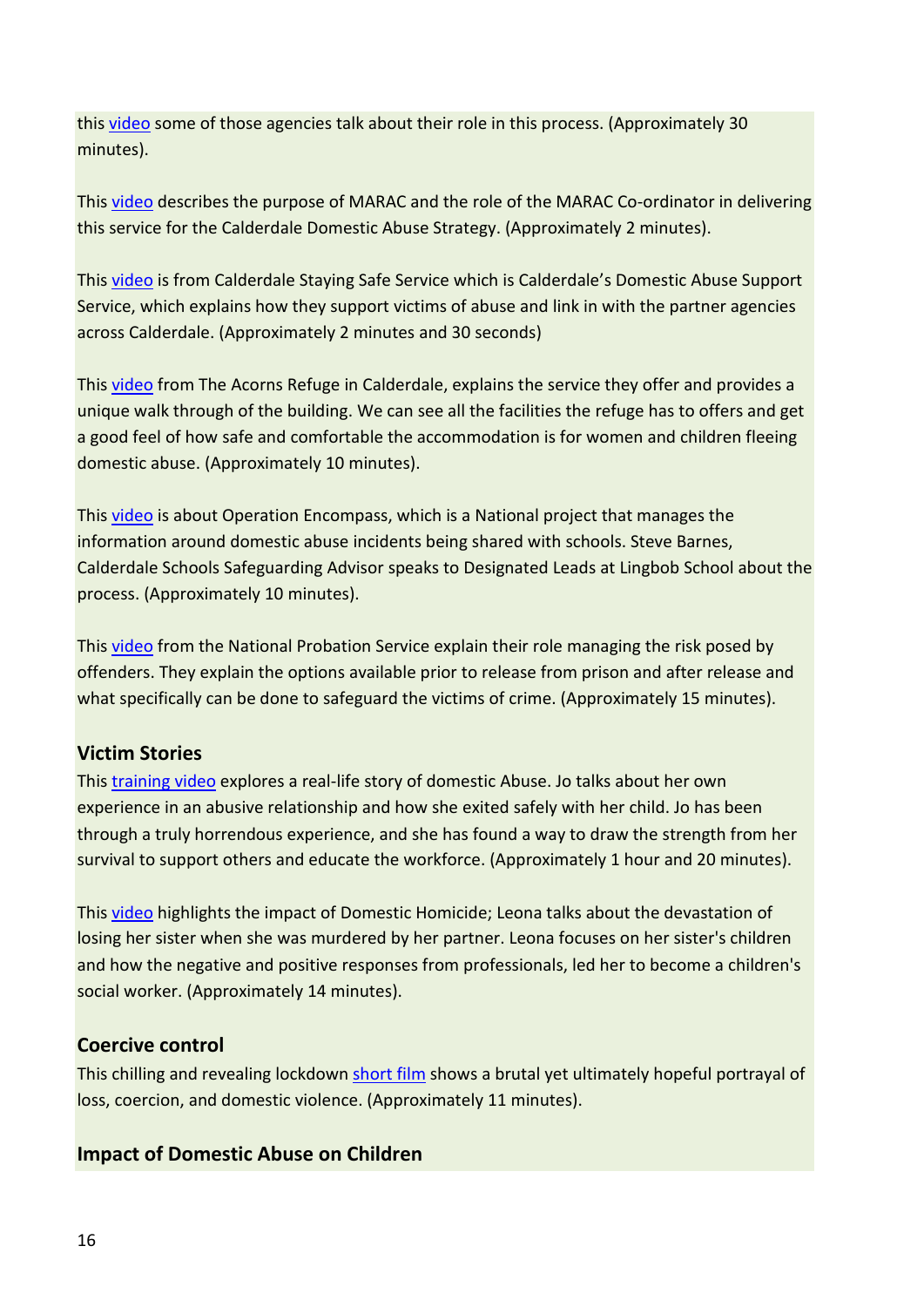Tower Hamlets [video](https://towerhamlets.app.box.com/s/n44252hkuw9anay9rpbr8ko9xicnz25z) that explains the impact of Domestic Abuse on Children and how a child's development is affected by adverse childhood experiences (ACES). (Approximately 20 minutes).

#### **Domestic Abuse against men**

This dramatised [video](https://realsafeguardingstories.com/story/michaels-story-coercive-control/) explores Michael's story (Real Safeguarding Stories), which addresses issues of Coercive Control; Emotional Abuse; Financial Abuse; Male Victim. (Approximately 15 minutes and 30 seconds).

This [video](https://www.youtube.com/watch?v=3_dr9y41J38) highlights the story of Alex Skeel, a male victim of Domestic Abuse by his Girlfriend, who was the first female convicted of coercive and controlling behaviour in the UK. (Approximately 5 minutes).

This Social Experimen[t video](https://www.youtube.com/watch?v=GccCWo_eZdw) from BBC Three highlights the different reactions that members of public have of domestic abuse against a women vs against a man in public. (Approximately 4 minutes and 30 seconds).

#### **Domestic Abuse and Older People**

SafeLives have produced a webinar called ['Older, safer - is it too much to ask?](https://www.youtube.com/watch?time_continue=2&v=e7_Es6hrvME&feature=emb_title)' (approximately 1 hour) as well as some Podcasts including:

- [How can services reach more older people?](https://soundcloud.com/domestic-abuse-podcast/spotlight-older-people-episode-1)
- [What happens when the victim and abuser are co-dependant?](https://soundcloud.com/domestic-abuse-podcast/spotlight-older-people-episode-2)
- [Are attitudes changing?](https://soundcloud.com/domestic-abuse-podcast/domestic-abuse-and-older-people-are-attitudes-changing)
- [Staying safe at home: domestic abuse the impact on older people](https://soundcloud.com/domestic-abuse-podcast/domestic-abuse-the-impact-on-older-people)

#### **LGBT+ and Domestic Abuse**

Safe Lives have produced a number of [podcasts](https://safelives.org.uk/knowledge-hub/spotlights/spotlight-6-lgbt-people-and-domestic-abuse) and [a webinar](https://youtu.be/zhVjJn17Xlw) interview about the barriers faced by LGBT+ people and how services can better support victims and survivors from these communities (Approximately 8 minutes).

This ['Dudley Safe and Sound' film](https://youtu.be/g-w-uP3nvZQ) about a gay victim of domestic violence a buse, highlights why it's more difficult for LGBT+ people to seek support. (Approximately 2 minutes).

This [video](https://youtu.be/kvof23CvjMo) is a personal story by 24-year-old Alice, a lesbian victim of domestic violence abuse. (Approximately 3 minutes).

This [video](https://youtu.be/abw5GbgfW3E) relates to the increase of domestic abuse in the LGBT+ community during Covid-19 lockdown. It shows how to recognise the signs and how to get support (Approximately 6 minutes)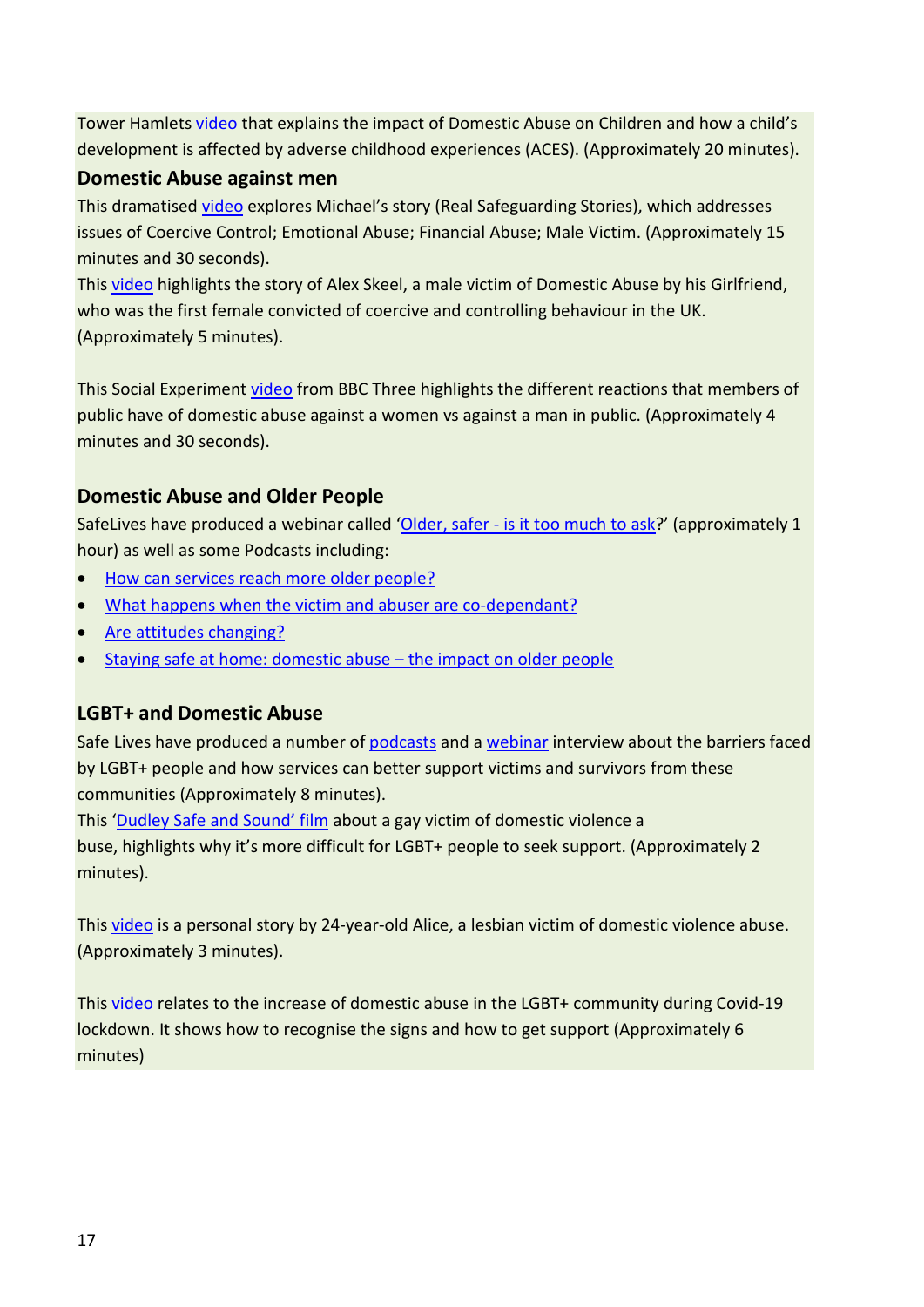# **Useful Links and Resources**

#### **Working with Resistence & Professional Curiosity**

Carers and Safeguarding, a briefing for people who work wit[h carers](https://www.local.gov.uk/parliament/briefings-and-responses/carers-and-safeguarding-briefing-people-who-work-carers#case-study-1-making-safeguarding-personal-and-professional-curiosity)**.**

#### **Domestic Abuse in Older People**

Action on Elder Abuse [Website](https://www.thenationalcareline.org/AccessingHelp/ActionOnElderAbuse) provides information and advice on domestic abuse in older people.

#### **Domestic Abuse against Men**

Mankind **[website](https://www.mankind.org.uk/)** provides information and advice on domestic abuse against Men.

#### **General Resources**

[IDAS](https://www.idas.org.uk/) is the largest specialist charity in Yorkshire supporting anyone experiencing or affected by domestic abuse or sexual violence. It's services include refuge accommodation, community based support, peer mentoring, group work and access to a free, confidential out of hours' helpline.

[Domestic Abuse Affects Your Children Too](https://www.westyorkshire.police.uk/advice/abuse-anti-social-behaviour/domestic-abuse/domestic-abuse-affects-your-children-too/domestic-abuse-affects-your-children-too) webpage includes short videos presented by a number of academics and specialists, leaflets, contact details if you are concerned about domestic abuse.

Domestic Abuse ['In Your Hands'](https://www.westyorkshire.police.uk/InYourHands) campaign is aimed at potential perpetrators of domestic abuse, and provides information, including details of relevant support organisations, short videos and posters.

Clare's Law is a Domestic Violence Disclosure Scheme from West Yorkshire Police. To find out how to make a request, and view posters, and video's relating to the campaign, visit the Clare's [Law](https://www.westyorkshire.police.uk/ClaresLaw) webpage.

West Yorkshire Police'[s Domestic Abuse webpage](https://www.westyorkshire.police.uk/advice/abuse-anti-social-behaviour/domestic-abuse/domestic-abuse/domestic-abuse) definitions, useful contacts and sources of help as well as some videos.

# **THURSDAY 23rd June 2022**

## **Trauma**

**Live Sessions:**

#### **Child Mental Health Suicide Awareness - Open Minds**

This course aims to raise awareness of suicide in children and young people and offers a brief overview of the main issues relating to suicide in children and young people. It covers risk and resilience factors, signs of immediate risk, helpful language, having difficult conversations and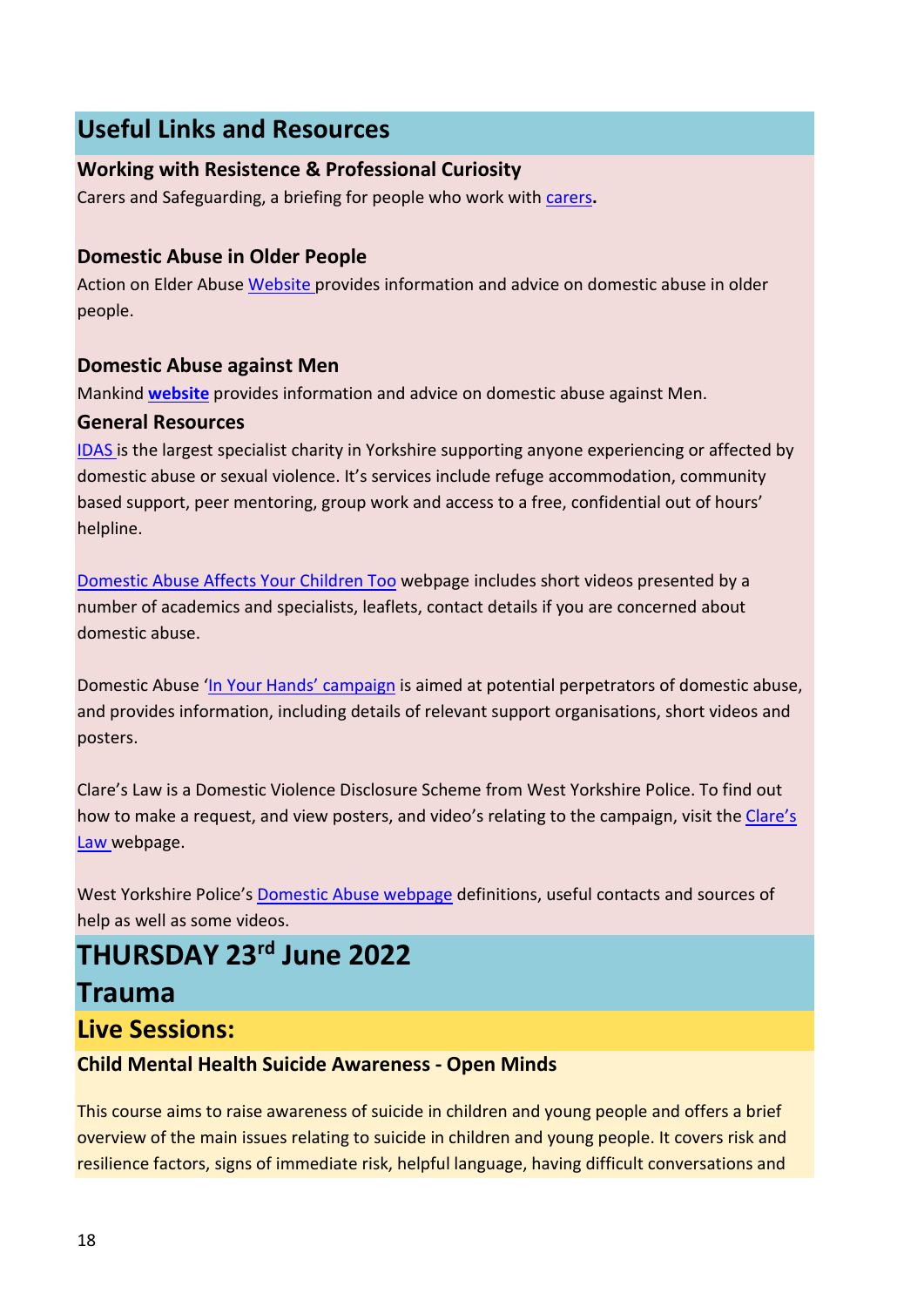how to support and where to seek further support. It will also signpost to further reading and training on this topic.

#### **Planned Learning Outcomes**

1. Understand what we mean by suicide and to raise awareness of suicide in children and young people.

2. Identify helpful and unhelpful language when discussing suicide in children and young people.

3. To be better able to respond to children and young people who are experiencing suicidal thoughts.

4. To feel more confident having difficult conversations with children and young people who are experiencing suicidal thoughts.

5. To know where and when to access further support and guidance and further training courses available on this topic.

**Time of session:** 9.00am – 11.30am.

**Length of session:** 2.5 hours (with a break in the middle)

**How do I access the session:**

Join Zoom Meeting <https://us06web.zoom.us/j/83654470895?pwd=WE8wQjVEbm5BTE5Zakwrb0JTS1dLUT09>

Meeting ID: 836 5447 0895 Passcode: 479478

#### **Suicide Prevention for Vulnerable Adult and Children**

**Aim of this session:** Public Health Consultant Eugenia Cronin will facilitate a session on Calderdale's suicide prevention strategy and current work around pathways into support for vulnerable adults and children.

**Time:** 11.30am – 1.00pm **Length of session:** 1 hour 30 minutes

**How do I access the session:** Microsoft Teams meeting **Join on your computer or mobile app [Click here to join the meeting](https://teams.microsoft.com/l/meetup-join/19%3ameeting_NDU2MmQ0OTQtNGE0NS00YWZlLTljNWMtNDE3NmY0ZTFlYzJh%40thread.v2/0?context=%7b%22Tid%22%3a%2207162ea2-1b0e-498f-bb55-5b41fd4dce4f%22%2c%22Oid%22%3a%228d9fc480-af14-4b54-9ccf-0534d4a127a8%22%7d)** [Learn More](https://aka.ms/JoinTeamsMeeting) | [Meeting options](https://teams.microsoft.com/meetingOptions/?organizerId=8d9fc480-af14-4b54-9ccf-0534d4a127a8&tenantId=07162ea2-1b0e-498f-bb55-5b41fd4dce4f&threadId=19_meeting_NDU2MmQ0OTQtNGE0NS00YWZlLTljNWMtNDE3NmY0ZTFlYzJh@thread.v2&messageId=0&language=en-US)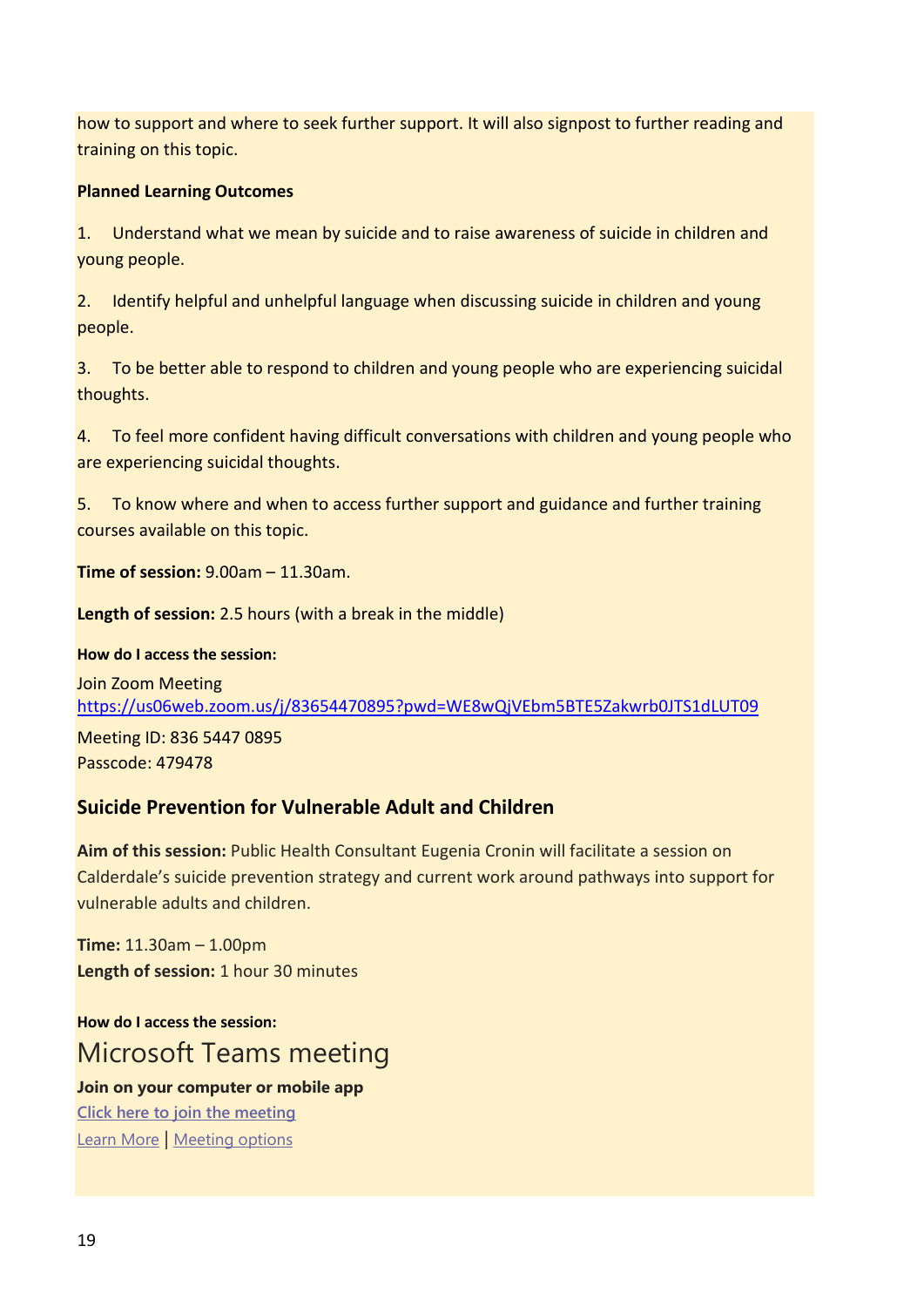#### **High Intensity Users & Trauma Navigator Pilot at CHFT (Calderdale & Huddersfield Foundation Trust)**

**Aim of Session:** The High Intensity User Group at CHFT are a multidisciplinary group covering both Calderdale and Huddersfield. The group works with service users who are frequently attending accident & emergency (A&E) or calling 999.

We are a consent-based service and look to work with service users to ensure that the appropriate support is offered. Alongside this work a new service is being developed within our departments called BLOSM, this service will look to offer support and engagement with people who are attending A&E and offer a wraparound approach to engagement and appropriate referrals into community services.

A big part of this will be the introduction of Trauma Navigators. These will be youth support workers, based in department specifically looking at engaging with young people aged 11-25 showing signs of significant psychological trauma. This session will go into more detail about what this project will look like and how we aim to tackle health inequalities within A&E and focus on trauma informed practice.

**Time:** 1.00pm **Length of Session:** 30 minutes

#### **How do I access the session:**

[https://teams.microsoft.com/l/meetup](https://teams.microsoft.com/l/meetup-join/19%3ameeting_YmEwZTNmZGEtNjhlMS00ZDFlLThhZGQtNWNiMGYxNzk1MjEy%40thread.v2/0?context=%7b%22Tid%22%3a%22a2467a44-f21b-4753-8241-e03a3d26a01f%22%2c%22Oid%22%3a%22d9e39e26-1e43-4ef1-ad2a-9f45c2c04fe0%22%7d)[join/19%3ameeting\\_YmEwZTNmZGEtNjhlMS00ZDFlLThhZGQtNWNiMGYxNzk1MjEy%40thread.v](https://teams.microsoft.com/l/meetup-join/19%3ameeting_YmEwZTNmZGEtNjhlMS00ZDFlLThhZGQtNWNiMGYxNzk1MjEy%40thread.v2/0?context=%7b%22Tid%22%3a%22a2467a44-f21b-4753-8241-e03a3d26a01f%22%2c%22Oid%22%3a%22d9e39e26-1e43-4ef1-ad2a-9f45c2c04fe0%22%7d) [2/0?context=%7b%22Tid%22%3a%22a2467a44-f21b-4753-8241](https://teams.microsoft.com/l/meetup-join/19%3ameeting_YmEwZTNmZGEtNjhlMS00ZDFlLThhZGQtNWNiMGYxNzk1MjEy%40thread.v2/0?context=%7b%22Tid%22%3a%22a2467a44-f21b-4753-8241-e03a3d26a01f%22%2c%22Oid%22%3a%22d9e39e26-1e43-4ef1-ad2a-9f45c2c04fe0%22%7d) [e03a3d26a01f%22%2c%22Oid%22%3a%22d9e39e26-1e43-4ef1-ad2a-9f45c2c04fe0%22%7d](https://teams.microsoft.com/l/meetup-join/19%3ameeting_YmEwZTNmZGEtNjhlMS00ZDFlLThhZGQtNWNiMGYxNzk1MjEy%40thread.v2/0?context=%7b%22Tid%22%3a%22a2467a44-f21b-4753-8241-e03a3d26a01f%22%2c%22Oid%22%3a%22d9e39e26-1e43-4ef1-ad2a-9f45c2c04fe0%22%7d)

#### **Bridging the Gap, takes a 15-step journey into professional services seen through the eyes of trauma survivors.**

**The aim of this session:** It is an interactive presentation, will help highlight some of the barriers, red tape, and deficit-based processes of commissioned services.

This emotive presentation will also help demonstrate the power of community association, lived experience and peer support, in helping to create a more trauma informed experience for all

This is a live session and will be facilitated at the Basement Project.

**Time:** 1.30pm – 3.00pm

**Length of session:** 1 hours 30 minutes

**How do I book onto this session:** Please email [larryeve@thebasementproject.org.uk](mailto:larryeve@thebasementproject.org.uk)

**Trauma Informed Practice – Introduction**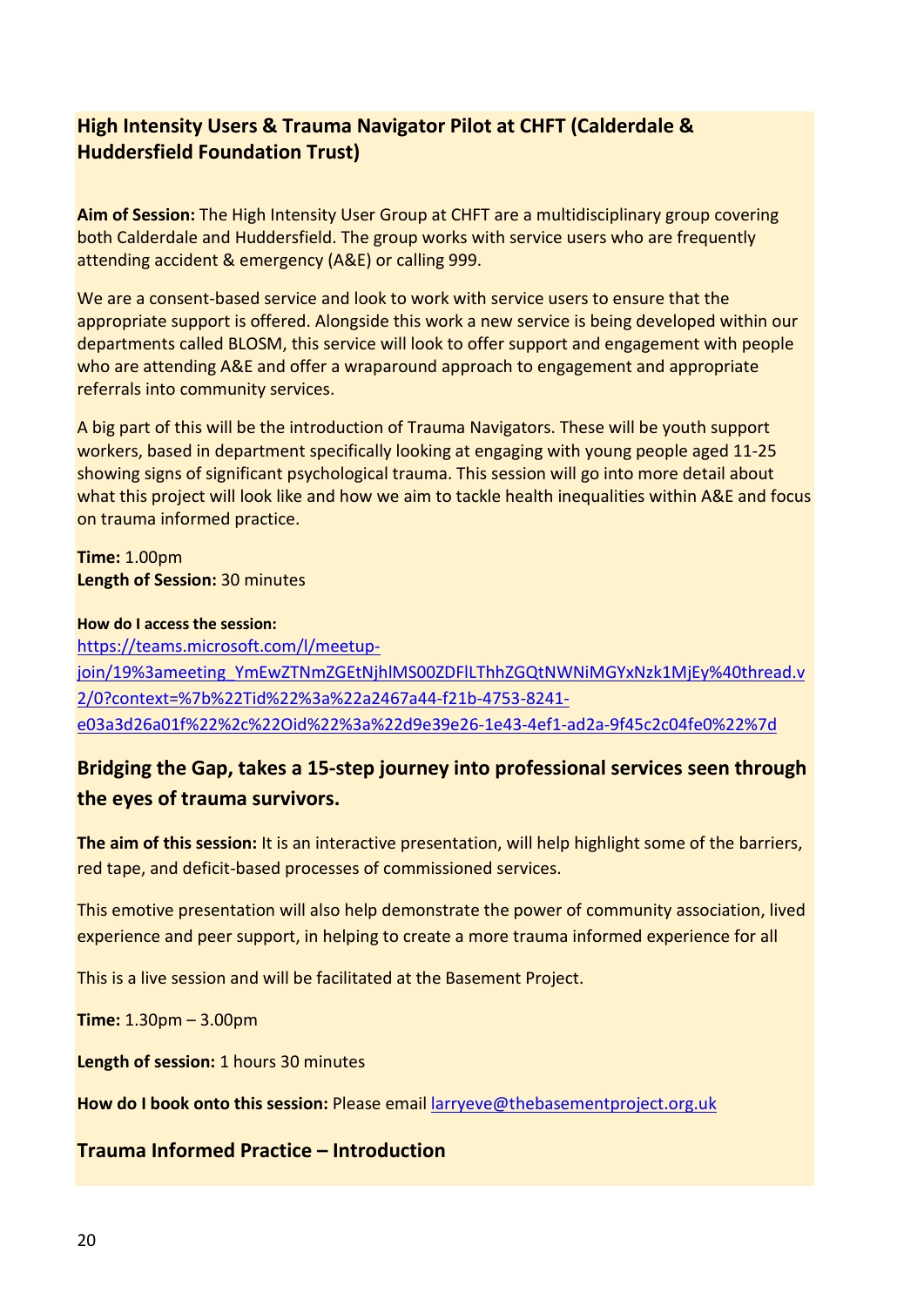**Aim of the Session:** This session provides an understanding of the impacts of trauma on individuals and families, whether trauma is experienced as a child or an adult. It aims to encourages the learner to review their working practices and procedures to reduce secondary trauma and secure the best outcomes for children or adults.

#### **Covered in this course**

- Physical, social and emotional impacts to trauma
- Adverse Childhood Experiences
- Risks of Secondary Trauma
- Trauma informed response

#### **Planned Learning Outcomes**

- 1. Importance of recognising trauma responses in others
- 2. Recognise the need for flexibility in working practices
- 3. Improve relationships and resilience
- 4. Support multi-agency working to reduce the impacts of trauma

**Time of session** 3.30pm – 5.30pm **Length of session:** 2 hours

#### **How do I access the session:** Microsoft Teams meeting

#### **Join on your computer or mobile app [Click here to join the meeting](https://teams.microsoft.com/l/meetup-join/19%3ameeting_ZGQ5Y2RkYmEtNWQ3ZS00NTlmLWI3YjYtZDJhNTY0YTI4NTg4%40thread.v2/0?context=%7b%22Tid%22%3a%2207162ea2-1b0e-498f-bb55-5b41fd4dce4f%22%2c%22Oid%22%3a%228d9fc480-af14-4b54-9ccf-0534d4a127a8%22%7d)**

[Learn More](https://aka.ms/JoinTeamsMeeting) | [Meeting options](https://teams.microsoft.com/meetingOptions/?organizerId=8d9fc480-af14-4b54-9ccf-0534d4a127a8&tenantId=07162ea2-1b0e-498f-bb55-5b41fd4dce4f&threadId=19_meeting_ZGQ5Y2RkYmEtNWQ3ZS00NTlmLWI3YjYtZDJhNTY0YTI4NTg4@thread.v2&messageId=0&language=en-US)

# **Videos:**

#### **Trauma**

This short, informativ[e video](https://www.youtube.com/watch?v=95ovIJ3dsNk) highlights how childhood trauma affects health across a lifetime and explains the importance of identifying and addressing ACE's to promote long-term physical and mental health. (Approximately 16 minutes).

This [short animation](https://www.youtube.com/watch?v=XHgLYI9KZ-A) has been developed to raise awareness of ACEs, their potential to damage health across the life course and the roles that different agencies can play in preventing ACEs and supporting those affected by them. (Approximately 6 minutes).

This [presentation by Catherine Knibbs,](https://www.youtube.com/watch?v=JLbtwMJO7yE&feature=youtu.be) was produced for Wakefield Safeguarding Week 2020. It discusses 'Childhood Trauma: Repl'ACE'ing the context'. (Approximately 1 hour). Noah's Ark have produced the following video resources:

• [Therapeutic Play: Watch this, Take part and Have a Go](http://www.noahsarkcentre.org.uk/therapy-takepart.html) -these videos are targeted at Early Years and Primary aged children to watch, take part in or have a go.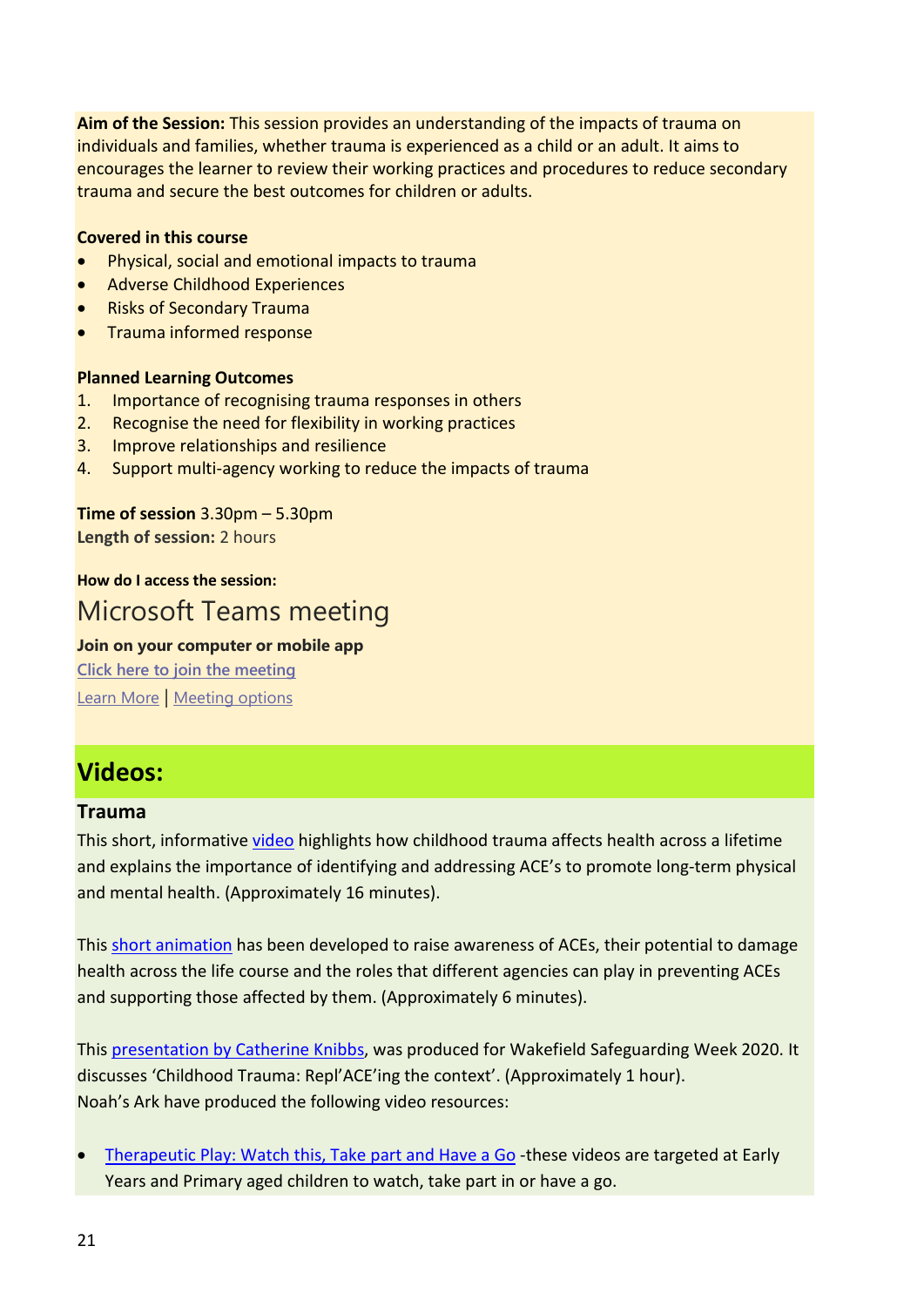- [Therapeutic Play: Activities and Techniques –](http://www.noahsarkcentre.org.uk/therapy-activities.html) these videos are suggested therapeutic activities and techniques for parents/carers and educational staff to put in their toolbox and use with their children themselves at home, nursery or school.
- [Responsive CPD for School Staff in Calderdale](http://www.noahsarkcentre.org.uk/training-workshops.html)  this includes arrange of videos on Loss, Change, Uncertainty and Growth.

Local Child Safeguarding Practice Review – Child Sexual Abuse – [Case H](https://library.nspcc.org.uk/HeritageScripts/Hapi.dll/filetransfer/2022AnonymousCaseHSummary.pdf?filename=CC18C70DB7C8C3D49403BB94EB176F95207E5F66235DCA89651F5ED2BA2CCB261D37673D308B5A1B959EE91584609C680AB9C9564E696098B1D3307A2E1CDAABEAA1B944896194FE477959E3FF86A8AF9B3A&DataSetName=LIVEDATA) ['The mysterious workings of the adolescent brain'](https://www.ted.com/talks/sarah_jayne_blakemore_the_mysterious_workings_of_the_adolescent_brain?language=en) TED Talk by Sarah-Jayne Blakemore explains how typically "teenage" behaviour is caused by the growing and developing brain. (Approximately 14 minutes)

An [animated short film](https://ncmd.us3.list-manage.com/track/click?u=e561b2f80953e7c9e5d18b2d0&id=e713ffe6bb&e=9b1f4d615b) called 'The Invisible Suitcase' from Child Bereavement UK, designed to help bereaved children and families to understand their grief and how to manage it. (Less than 2 minutes).

# **Useful Links and Resources:**

#### **Trauma**

Young Minds [Infographic](https://youngminds.org.uk/media/2141/ym-addressing-adversity-infographic-poster-web.pdf) explains what ACE's are, the prevalence and what helps to prevent and overcome adversity. Their [comprehensive guide](https://youngminds.org.uk/media/2142/ym-addressing-adversity-book-web.pdf) to addressing adversity shows examples from practice of how to prioritise adversity and trauma-informed care for children and young people in England.

#### **Suicide Prevention**

Useful [Resources](https://suicidepreventionwestyorkshire.co.uk/useful-resources) relating to Suicide Prevention.

West Yorkshire Police [Serious Sexual Assaults webpage](https://www.westyorkshire.police.uk/staysafe) provides information on consent in the form of posters, a 'cup of tea' analogy video, and contact details of who to report concerns to. [Open Minds](http://www.openmindscalderdale.org.uk/if-a-child-is-harming-themselves/) provides guidance for children who maybe expressing self-harm or suicidal behaviour

#### **Transitions**

Mind the Gap: Transitional safeguarding - adolescence to adulthood [Strategic Briefing](https://www.researchinpractice.org.uk/all/publications/2018/august/transitional-safeguarding-adolescence-to-adulthood-strategic-briefing-2018/) focuses on the challenges for children's and adults' workforce relating to sexual exploitation, gangs and violent crime, including domestic violence and abuse, modern slavery and trafficking. SCIE's ['The Care Act: Transition from childhood to adulthood'](https://www.scie.org.uk/care-act-2014/transition-from-childhood-to-adulthood/) webpage offers resources to help local authority staff, social workers, young people and carers to plan for the transition to adult care services.

[NICE Guidance](https://www.nice.org.uk/guidance/ng43) on transitions from children to adults' services for young people using health or social care services is aimed at a variety of practitioners and services, and includes recommendations on: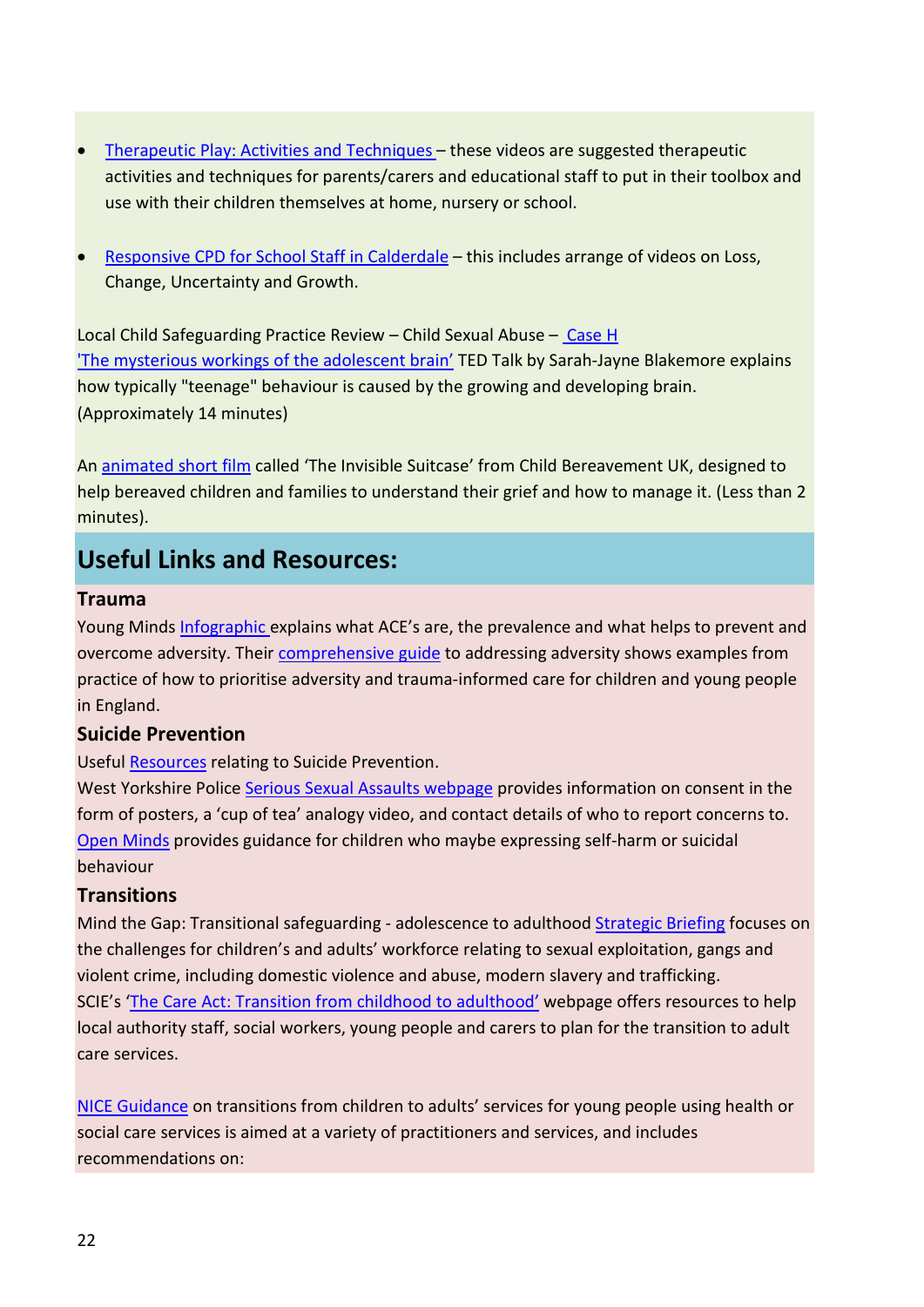- overarching principles for good transition
- planning transition
- support before and after transfer
- the supporting infrastructure for transition

[NICE 'Transition from children's to adults' services: Quality standards'](https://www.nice.org.uk/guidance/qs140) covers the period before, during and after a young person moves from children's to adults' services in all settings where transitions from children's to adults' health or social care services take place. It covers all young people (aged up to 25).

[MENCAP](https://www.mencap.org.uk/advice-and-support/children-and-young-people/transition-adult-services) offer advice and support for Young People with Learning Disabilities transitioning into adult services.

Research In Practice - The role of adult social work in embedding a transitional [safeguarding](https://www.researchinpractice.org.uk/all/news-views/2021/june/the-role-of-adult-social-work-in-embedding-a-transitional-safeguarding-approach/)  [approach](https://www.researchinpractice.org.uk/all/news-views/2021/june/the-role-of-adult-social-work-in-embedding-a-transitional-safeguarding-approach/)

[Social work](https://www.nice.org.uk/guidance/ng216) with adults experiencing complex needs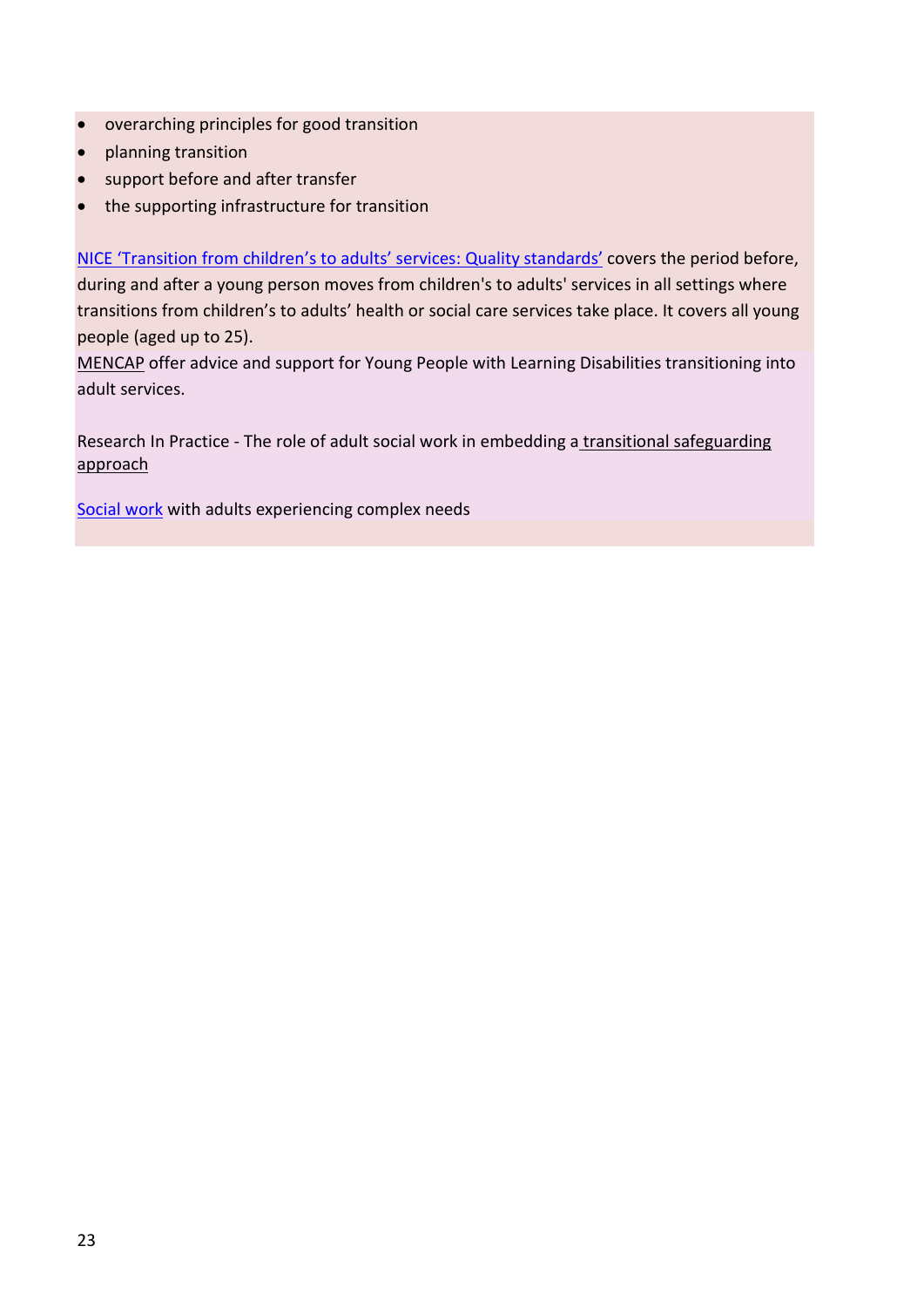# **FRIDAY 24th June 2022 Safe Nights Live Sessions:**

#### **Introducing ICON**

**Aim of Session**: This session with introduce ICON, a programme which has been developed to reinforce simple messages to parents and carers regarding how to cope with infant crying. The target of ICON is to reduce the incidence of Abusive Head Trauma triggered by crying, therefore this session will provide you with an overall understanding of this programme and how you in your professional capacity, can identify parents/carers who may be struggling and signpost them to the correct support.

**Time**: 9:00 – 10.00am

**Length of Session**: 45 – 60 minutes

**How do I access the session:** Please join this [MS](https://teams.microsoft.com/l/meetup-join/19%3ameeting_NDdiNjA2ZjgtMTk3Yy00YjZhLThlNGUtMmE3MGYzNDgxM2I1%40thread.v2/0?context=%7b%22Tid%22%3a%2237c354b2-85b0-47f5-b222-07b48d774ee3%22%2c%22Oid%22%3a%227dab7604-0afe-4b06-ac93-feb5eda42f85%22%7d#_blank) [Teams meeting](https://teams.microsoft.com/l/meetup-join/19%3ameeting_NDdiNjA2ZjgtMTk3Yy00YjZhLThlNGUtMmE3MGYzNDgxM2I1%40thread.v2/0?context=%7b%22Tid%22%3a%2237c354b2-85b0-47f5-b222-07b48d774ee3%22%2c%22Oid%22%3a%227dab7604-0afe-4b06-ac93-feb5eda42f85%22%7d#_blank)

#### **Introduction to Sleep Tight Course**

**Aim of Session:** To share an awareness and understanding of the 5-week face to face or 3-week zoom sleep tight course from North Halifax Partnership.

**Time:** 10.00am – 11.30am **Length of Session:** 1 hour 30 minutes

**How do I access the session:** Microsoft Teams meeting

#### **Join on your computer or mobile app**

**[Click here to join the meeting](https://teams.microsoft.com/l/meetup-join/19%3ameeting_NDAzYmMyYWItNzhhMy00ZjkyLWI2YjQtZjAwZTc2Mjk0ZjM4%40thread.v2/0?context=%7b%22Tid%22%3a%22ac149e0f-821a-4e51-936f-e4ca4eda0d7c%22%2c%22Oid%22%3a%2224ed9c11-e768-4fec-a0a1-f642fd6104c1%22%7d)**

[Learn More](https://aka.ms/JoinTeamsMeeting) | [Meeting options](https://teams.microsoft.com/meetingOptions/?organizerId=24ed9c11-e768-4fec-a0a1-f642fd6104c1&tenantId=ac149e0f-821a-4e51-936f-e4ca4eda0d7c&threadId=19_meeting_NDAzYmMyYWItNzhhMy00ZjkyLWI2YjQtZjAwZTc2Mjk0ZjM4@thread.v2&messageId=0&language=en-US)

Contact [lisa.ward@nhpltd.org.uk](mailto:lisa.ward@nhpltd.org.uk) o[r Nicola.cooke@nhpltd.org.uk](mailto:Nicola.cooke@nhpltd.org.uk) if you need further information **Audience:** Aimed at professionals and members of the public

#### **Rough Sleeping**

**Aim of the session:** To share a deeper understanding around homelessness and a street-based lifestyle. My experience of dealing with rough sleepers, using a trauma-based approach, and the process for reporting rough sleepers. The challenges that Rough Sleepers face when accessing services, and the difficulties that Agencies face supporting this client group. MEAM (Making every Adult Matter) with a Multi-Disciplinary Team approach and referral process.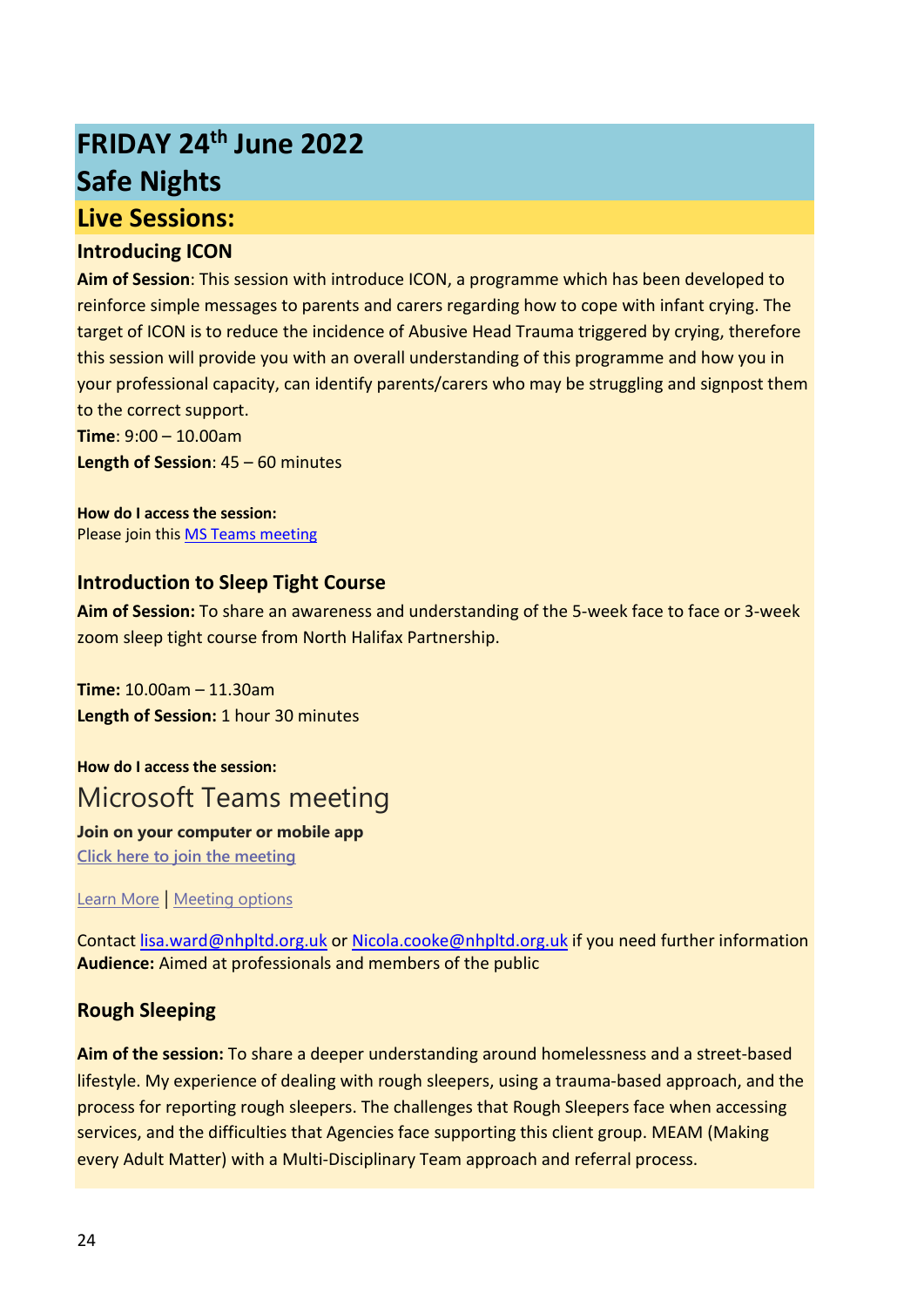**Time:** 11.30am – 1.00pm **Length of Session:** 1 hour 30 minutes

**How do I access the session:** Microsoft Teams meeting **Join on your computer or mobile app [Click here to join the meeting](https://teams.microsoft.com/l/meetup-join/19%3ameeting_MWI2NjZhNWItNjk5NC00MWY4LWFjYmMtODk2YTIwODQxYmU0%40thread.v2/0?context=%7b%22Tid%22%3a%2207162ea2-1b0e-498f-bb55-5b41fd4dce4f%22%2c%22Oid%22%3a%22e887b1ca-f388-4931-847d-01fa1687d8a7%22%7d)**

[Learn More](https://aka.ms/JoinTeamsMeeting) | [Meeting options](https://teams.microsoft.com/meetingOptions/?organizerId=e887b1ca-f388-4931-847d-01fa1687d8a7&tenantId=07162ea2-1b0e-498f-bb55-5b41fd4dce4f&threadId=19_meeting_MWI2NjZhNWItNjk5NC00MWY4LWFjYmMtODk2YTIwODQxYmU0@thread.v2&messageId=0&language=en-US)

#### **Every Sleep a Safe Sleep**

**Aim of Session:** To ensure all frontline workers are equipped with the skills to engage in individualised safer sleep conversations with parents and carers to reduce the risks of Sudden Unexpected Death in Infancy (SUDI), where additional vulnerabilities exist, and to introduce the Sudden Unexpected Death in Infancy Risk Minimisation and Protective Factors Tools.

The course is in 2 parts. Part 1 is a webinar delivering key information about Sudden Unexpected Death in Infancy (SUDI) including recommendations from the Out of Routine Report and how to effectively share safer sleep messages with parents and carers to reduce the incidence of SUDI. The course includes a SUDI Risk Minimisation Tool for Professionals and a Protective Factors Tool for Parents/Carers together with a Multiagency 'Every Sleep a Safe Sleep' Guidance document. Part 2 provides opportunity to use the tools to explore scenarios where risks are present

**Time:** 1.00pm – 3.30pm **Length of Session:** 2 hours 30 minutes

**How do I access the session:** Please join this meeting here "Join on your computer or mobile app

# Microsoft Teams meeting

**Join on your computer or mobile app [Click here to join the meeting](https://teams.microsoft.com/l/meetup-join/19%3ameeting_MWVmYWU2ZDMtNTUxYi00MDQ2LWFjZTItMmQ5ZTVjMjMwZTU1%40thread.v2/0?context=%7b%22Tid%22%3a%22e77a174d-b00d-44b2-bac7-e5388520f5ab%22%2c%22Oid%22%3a%22feb1c59d-ce76-4525-ab6e-d603118a3bfc%22%7d) Or call in (audio only)** [+44 20 7660 8177,,588837295#](tel:+442076608177,,588837295#%20) United Kingdom, London Phone Conference ID: 588 837 295# [Find a local number](https://dialin.teams.microsoft.com/6ceb6cca-2d16-4afb-b62a-6f0c78ba4c60?id=588837295) | [Reset PIN](https://mysettings.lync.com/pstnconferencing) [Learn More](https://aka.ms/JoinTeamsMeeting) | [Meeting options](https://teams.microsoft.com/meetingOptions/?organizerId=feb1c59d-ce76-4525-ab6e-d603118a3bfc&tenantId=e77a174d-b00d-44b2-bac7-e5388520f5ab&threadId=19_meeting_MWVmYWU2ZDMtNTUxYi00MDQ2LWFjZTItMmQ5ZTVjMjMwZTU1@thread.v2&messageId=0&language=en-US)

#### **Reflection**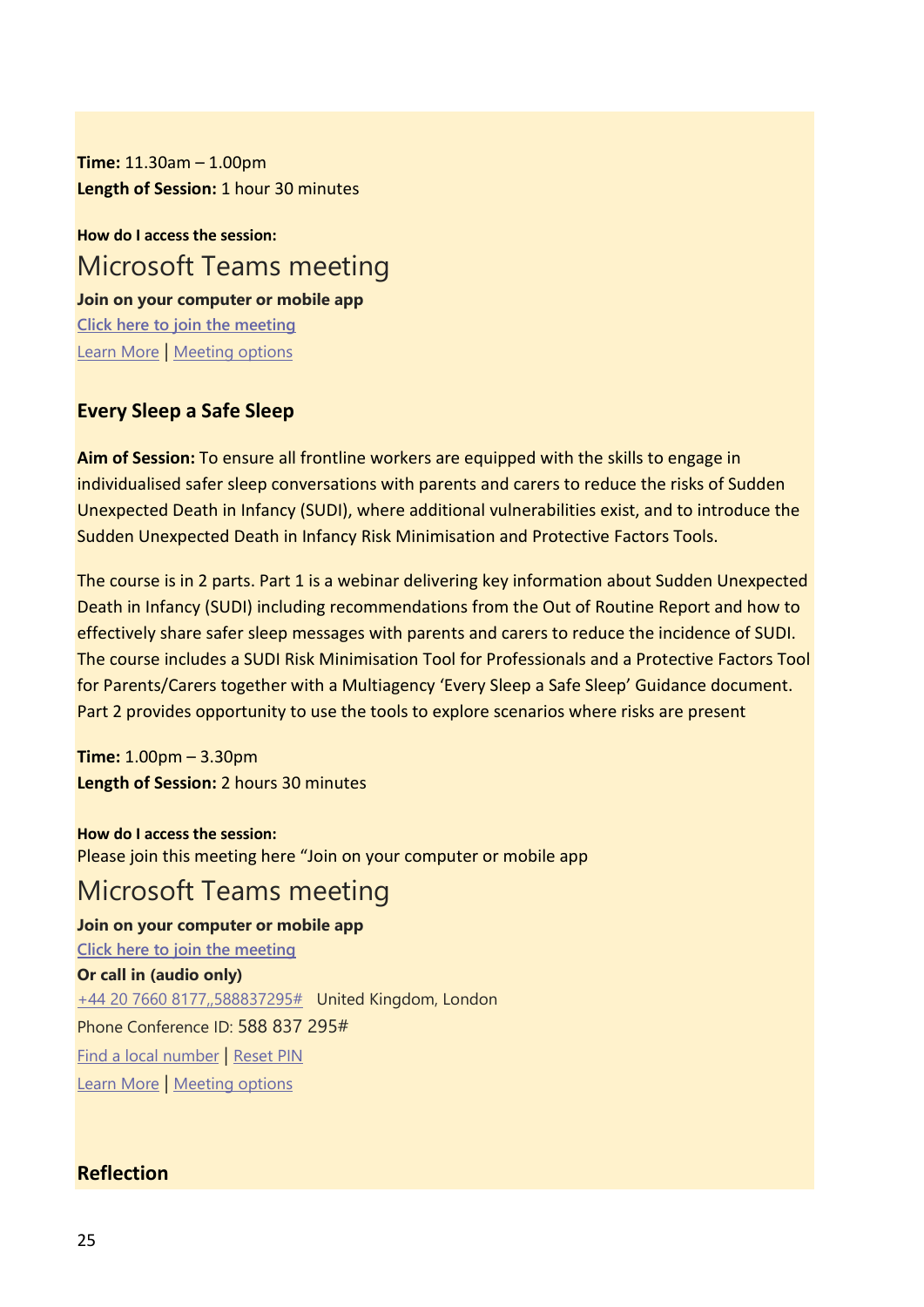An opportunity for professionals working with clients with increasingly complex needs to come together and share the challenges, experiences and good practice through reflection.

**Time:** 3.30pm – 4.00pm **Length of session:** 30 minutes

**How do I access the session: Microsoft Teams meeting Join on your computer or mobile app** Click here to join the meeting[<https://teams.microsoft.com/l/meetup](https://teams.microsoft.com/l/meetup-join/19%3ameeting_NzYwMzEyNzgtNTA1Ni00ODE5LTgzMDItN2U2YjliYzZhMTc4%40thread.v2/0?context=%7b%22Tid%22%3a%2234bcc341-a597-41be-9b16-1f1fe5cef9d1%22%2c%22Oid%22%3a%229421f922-0d2c-421b-8fd1-8fcf0885227a%22%7d)[join/19%3ameeting\\_NzYwMzEyNzgtNTA1Ni00ODE5LTgzMDItN2U2YjliYzZhMTc4%40thread.v2/0?context](https://teams.microsoft.com/l/meetup-join/19%3ameeting_NzYwMzEyNzgtNTA1Ni00ODE5LTgzMDItN2U2YjliYzZhMTc4%40thread.v2/0?context=%7b%22Tid%22%3a%2234bcc341-a597-41be-9b16-1f1fe5cef9d1%22%2c%22Oid%22%3a%229421f922-0d2c-421b-8fd1-8fcf0885227a%22%7d) [=%7b%22Tid%22%3a%2234bcc341-a597-41be-9b16-1f1fe5cef9d1%22%2c%22Oid%22%3a%229421f922-](https://teams.microsoft.com/l/meetup-join/19%3ameeting_NzYwMzEyNzgtNTA1Ni00ODE5LTgzMDItN2U2YjliYzZhMTc4%40thread.v2/0?context=%7b%22Tid%22%3a%2234bcc341-a597-41be-9b16-1f1fe5cef9d1%22%2c%22Oid%22%3a%229421f922-0d2c-421b-8fd1-8fcf0885227a%22%7d) [0d2c-421b-8fd1-8fcf0885227a%22%7d>](https://teams.microsoft.com/l/meetup-join/19%3ameeting_NzYwMzEyNzgtNTA1Ni00ODE5LTgzMDItN2U2YjliYzZhMTc4%40thread.v2/0?context=%7b%22Tid%22%3a%2234bcc341-a597-41be-9b16-1f1fe5cef9d1%22%2c%22Oid%22%3a%229421f922-0d2c-421b-8fd1-8fcf0885227a%22%7d) Learn more[<https://aka.ms/JoinTeamsMeeting>](https://aka.ms/JoinTeamsMeeting) | Meeting options[<https://teams.microsoft.com/meetingOptions/?organizerId=9421f922-0d2c-421b-8fd1-](https://teams.microsoft.com/meetingOptions/?organizerId=9421f922-0d2c-421b-8fd1-8fcf0885227a&tenantId=34bcc341-a597-41be-9b16-1f1fe5cef9d1&threadId=19_meeting_NzYwMzEyNzgtNTA1Ni00ODE5LTgzMDItN2U2YjliYzZhMTc4@thread.v2&messageId=0&language=en-GB) [8fcf0885227a&tenantId=34bcc341-a597-41be-9b16-](https://teams.microsoft.com/meetingOptions/?organizerId=9421f922-0d2c-421b-8fd1-8fcf0885227a&tenantId=34bcc341-a597-41be-9b16-1f1fe5cef9d1&threadId=19_meeting_NzYwMzEyNzgtNTA1Ni00ODE5LTgzMDItN2U2YjliYzZhMTc4@thread.v2&messageId=0&language=en-GB) [1f1fe5cef9d1&threadId=19\\_meeting\\_NzYwMzEyNzgtNTA1Ni00ODE5LTgzMDItN2U2YjliYzZhMTc4@threa](https://teams.microsoft.com/meetingOptions/?organizerId=9421f922-0d2c-421b-8fd1-8fcf0885227a&tenantId=34bcc341-a597-41be-9b16-1f1fe5cef9d1&threadId=19_meeting_NzYwMzEyNzgtNTA1Ni00ODE5LTgzMDItN2U2YjliYzZhMTc4@thread.v2&messageId=0&language=en-GB) [d.v2&messageId=0&language=en-GB>](https://teams.microsoft.com/meetingOptions/?organizerId=9421f922-0d2c-421b-8fd1-8fcf0885227a&tenantId=34bcc341-a597-41be-9b16-1f1fe5cef9d1&threadId=19_meeting_NzYwMzEyNzgtNTA1Ni00ODE5LTgzMDItN2U2YjliYzZhMTc4@thread.v2&messageId=0&language=en-GB)

# **Videos:**

#### **Safe sleeping**

How to reduce the risks of SIDS a (2 minute) video from the [Lullaby Trust](https://www.lullabytrust.org.uk/safer-sleep-advice/)

ICON Babies cry you can [COPE](https://www.youtube.com/watch?v=lxhhxZ2UnnQ) (35 seconds)

ICON crying information leaflet [video](https://www.youtube.com/watch?v=gyQPzIxyTSA) (approximately 3 minutes)

[How we can support you - The Lullaby Trust s](https://www.lullabytrust.org.uk/bereavement-support/how-we-can-support-you/)upport to anyone affected by the sudden and unexpected death of a baby or young child.

#### **Rough Sleeping**

[Rough Sleeping](https://www.youtube.com/watch?v=Nl3RwKz4YTg) – (approximately 7 minutes) briefing Burned Bridges Learning Event

## **Useful Links and Resources:**

#### **Safe Sleeping**

Reducing the risk of sudden infant death syndrome [SIDS](https://www.nhs.uk/conditions/baby/caring-for-a-newborn/reduce-the-risk-of-sudden-infant-death-syndrome/)

Strategies every parent should [know.](https://www.parents.com/baby/health/sids/new-ways-to-reduce-the-risk-of-sids/)

Safer sleep for babies, support for [families](https://www.lullabytrust.org.uk/)

[Support for you | Sands - Stillbirth and neonatal death charity](https://eur02.safelinks.protection.outlook.com/?url=https%3A%2F%2Fwww.sands.org.uk%2Fsupport-you&data=04|01|janet.smethurst%40locala.org.uk|ee28cbc6d1ff4c1461fc08da13e3eb26|e77a174db00d44b2bac7e5388520f5ab|0|0|637844168045097088|Unknown|TWFpbGZsb3d8eyJWIjoiMC4wLjAwMDAiLCJQIjoiV2luMzIiLCJBTiI6Ik1haWwiLCJXVCI6Mn0%3D|3000&sdata=pUcdWQI3u8dmxp%2Ba2Gv0X1gSvM0xHjim10LL7Qp2wgI%3D&reserved=0) Sands supports anyone who has been affected by the death of a baby before, during or shortly after birth. Bereavement support is at the core of everything we do.